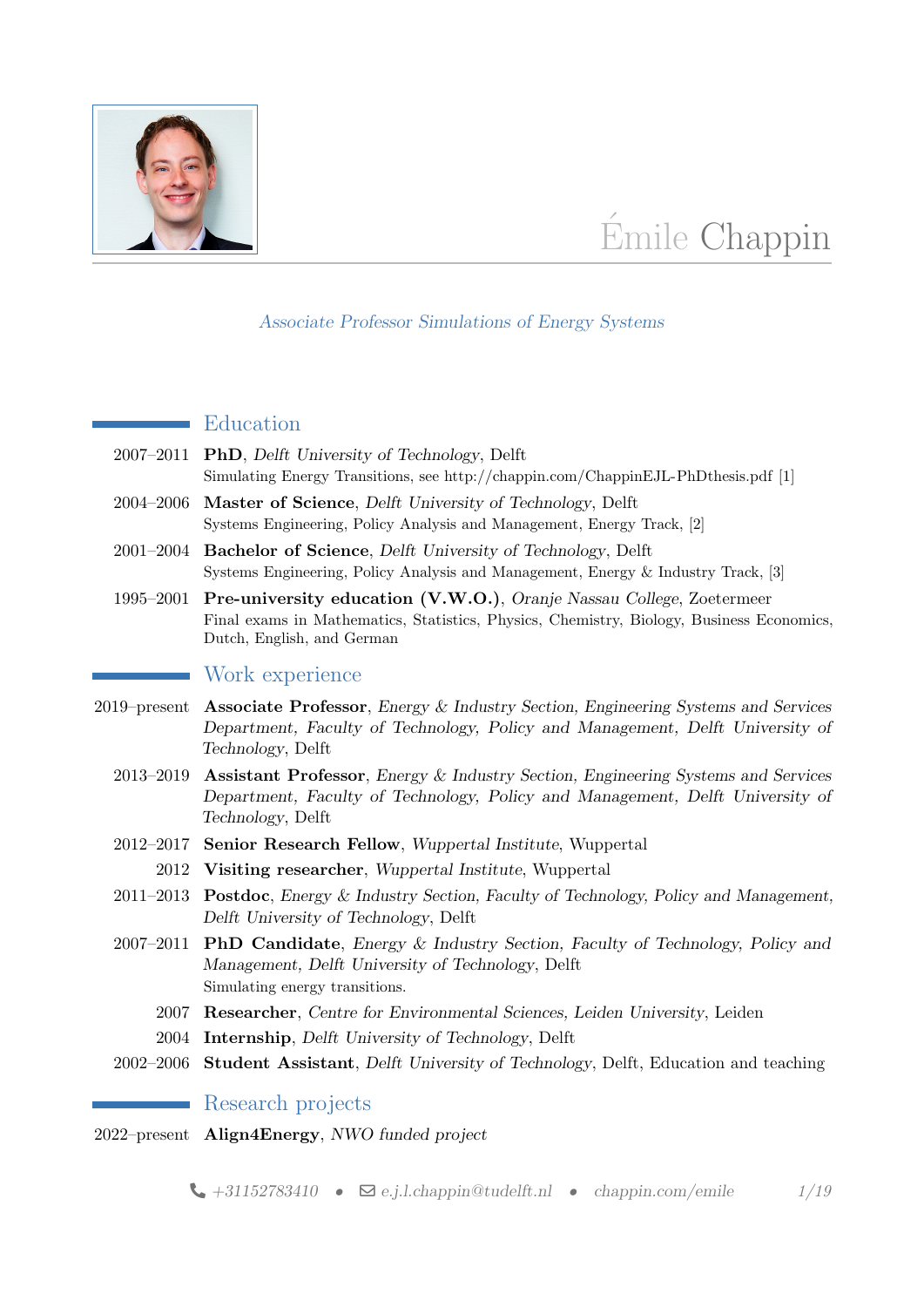- 2021–2022 Emergent Behaviour in the Energy Transision, RVO funded project in cooperation with the Topsector Energy, outlining the state of the art and a research agenda. Final report: [\[119\]](#page-15-1)
- 2020–present Energy Transition Lab, Co-director TPM Energy Transition Lab
- 2020–present FutureChargingProject, Supervision of Mylène van der Koogh
- 2020–present SIAM, Studying human behaviour in and between groups: combing the Social Identity Approach (SIA) and Social Simulation (see [https://www.siam-network.online/ \)](https://www.siam-network.online/)
- 2020–present NWO Neelke Doorn's VIDI Water and resilience, Supervision of Aashis Joshi [\[66\]](#page-11-0) (see https://waterandresilience.org/)
- 2017–present Y-factor, The Y-factor for climate abatement (see [http://emlab.tudelft.nl/yfactor\)](http://emlab.tudelft.nl/yfactor) [\[12\]](#page-6-0)
- 2011–present EMLab, Energy Modelling Laboratory (EMLab) (see [http://emlab.tudelft.nl\)](http://emlab.tudelft.nl) [\[29\]](#page-7-0)
- 2013–present Bibliometric studies, Range of bibliometric studies with various methods, amongst others on TU Delft's energy research (project leader, 2013-2014), transitions [\[42\]](#page-9-0) and the built environment [\[43\]](#page-9-1), on CCS [\[24\]](#page-7-1), and on energy research [\[21\]](#page-7-2)
- 2007–present Electricity market game, (see [http://emg.tudelft.nl\)](http://emg.tudelft.nl), [\[108\]](#page-14-0)
	- 2015–2020 NWO Values in energy systems, NWO funded project Capturing the societal value of smart energy systems, supervision of Tristan de Wildt [\[9,](#page-6-1) [15,](#page-6-2) [20,](#page-7-3) [21\]](#page-7-2)
	- 2016–2019 H2020 Cheetah, Work package leader H2020 CHEETAH project: Changing Energy Efficiency Technology Adoption in Households (lead Fraunhofer ISI, since 2016) [\[19\]](#page-6-3) [\[129,](#page-16-0) [130\]](#page-16-1)
		- 2016 Port decarbonization, Decarbonization Pathways for the Industrial Cluster of the Port of Rotterdam (see https://wupperinst.org/en/p/wi/p/s/pd/628/)
	- 2012-2015 KfC INCAH, Knowledge for Climate Infrastructure Networks Climate Adaptation and Hotspots (see [http://knowledgeforclimate.climateresearchnetherlands.nl/\)](http://knowledgeforclimate.climateresearchnetherlands.nl/), [\[22,](#page-7-4) [42,](#page-9-0) [46\]](#page-9-2)
	- 2012-2015 **EDGaR**, Energy Delta Gas Research Understanding gas sector intra- and intermarket interactions (see [http://www.edgar-program.com/nl/projects/A1\)](http://www.edgar-program.com/nl/projects/A1)
		- 2015 Climate policy instruments in the Netherlands, Climate policy instruments in the Netherlands (project leader, part of project by Cologne Institute for Economic Analysis for Bundesverband der Deutschen Industrie e.V.

# Teaching

Postgraduate level

- 2014 Developed and taught 2-day Agent-Based Modelling course, Wuppertal Institute
- 2009–2012 NGInfra Academy (Energy Track), NGInfra Foundation Track manager, lecturer, game facilitator
	- 2010 33rd IAEE conference on Energy Economics, IAEE, Rio de Janeiro Electricity Market Game Workshop
- 2009–2010 Professional training, TopTech, Utrecht, Delft Lectures and trainings for CapGemini and Energy professionals

MSc level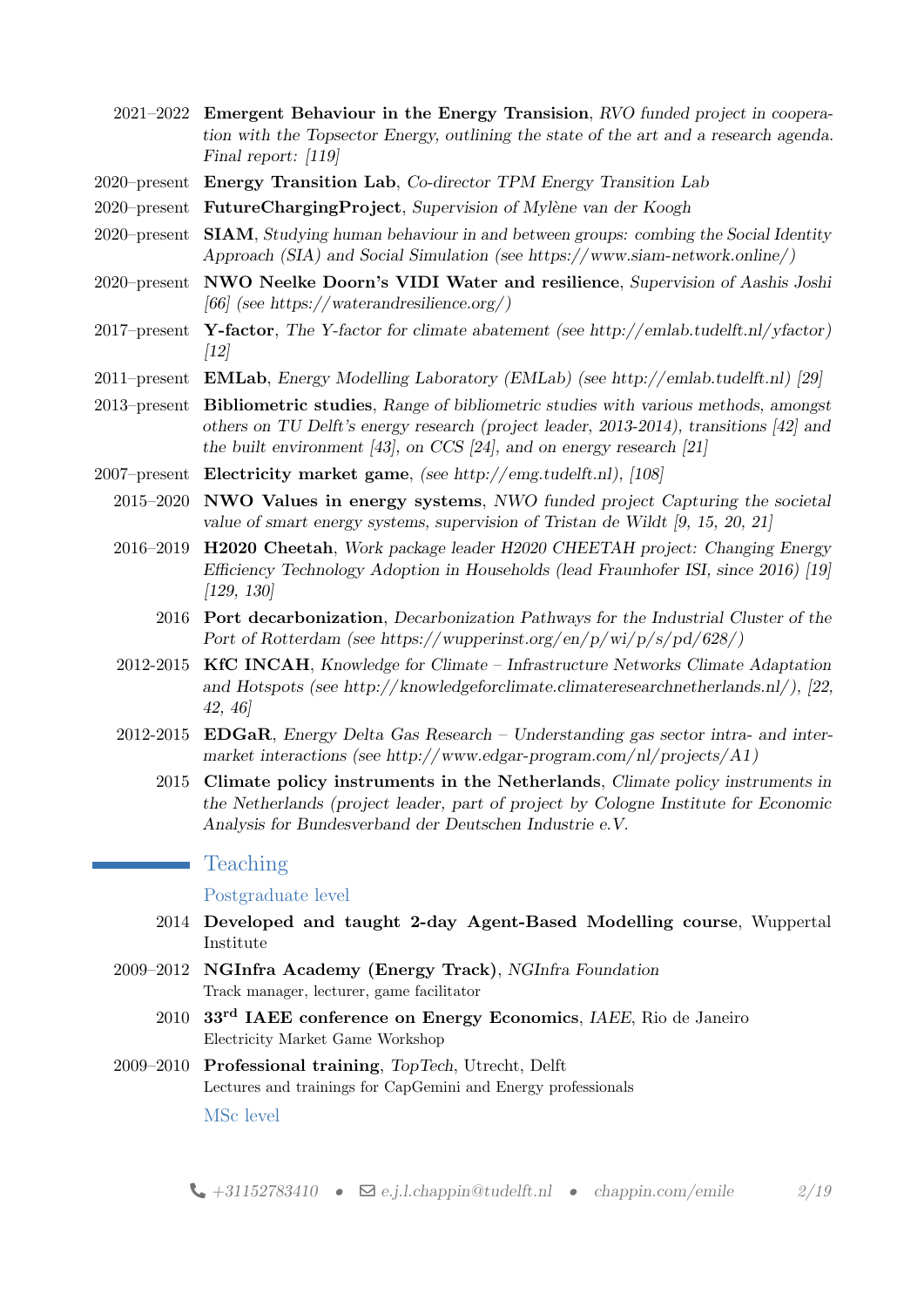- 2017–present Design of Integrated Energy Systems, Delft University of Technology, Delft Module manager, teaching, supervision projects.
- 2012–present Systems Innovation in Energy and Industry, Delft University of Technology, Delft

Guest lectures on transition and transition management

- 2011–2013 Statistical modelling, Delft University of Technology, Delft Working classes, project group supervision, sporadically. lectures
- 2009–2011 Multivariate modeling, Delft University of Technology, Delft Working classes, sporadically lectures
- 2005–2009 Research methods and data analysis, Delft University of Technology, Delft Working classes, lectures ('07-'08), module manager ('07-'08)

#### BSc level

2014–present Introduction to energy  $\&$  industry systems, Delft University of Technology, Delft

> Module manager, developing and teaching lectures and working classes. Development of webreader [\[137\]](#page-16-2) (see [http://eduweb.eeni.tbm.tudelft.nl/TB141E\)](http://eduweb.eeni.tbm.tudelft.nl/TB141E)

2012–present Governance Specialisation Energy and Industry, Delft University of Technology, Delft

> Developing and teaching lectures and working classes on the interaction of the  $CO<sub>2</sub>$  market and the electricity market

2010–2014 Systems in energy, water and industry part I, Delft University of Technology, Delft

Developing and teaching working classes

2010–2014 Systems in energy, water and industry part II, Delft University of Technology, Delft

Developing and teaching working classes

2008–2014 Life Cycle Modeling and Economic Evaluation, Delft University of Technology, Delft

Developing and teaching lectures on Life Cycle Analysis

 $2007-2016$  Research methods and data analysis project, Delft University of Technology, Delft

Supervision of project groups on energy topics

#### Supervision

- 2013–present PhD theses, Delft University of Technology, Delft Supervision of 7 PhD candidates (3 finished, 4 ongoing)
- 2010–present Master theses, Delft University of Technology, Delft Supervision of ¿70 master thesis projects in the programmes Complex Systems Engineering and Management, Engineering Policy Analysis, Industrial Ecology, and Management of Technology
- 2009–present Bachelor theses, Delft University of Technology, Delft Supervision of ¿40 bachelor thesis projects in the Systems Engineering Policy Analysis and Management programme

## Other activities (e.g. committees, management, music)

2020–present JASSS editorial board member, Editorial board member of Journal of Artificial Societies and Social Simulation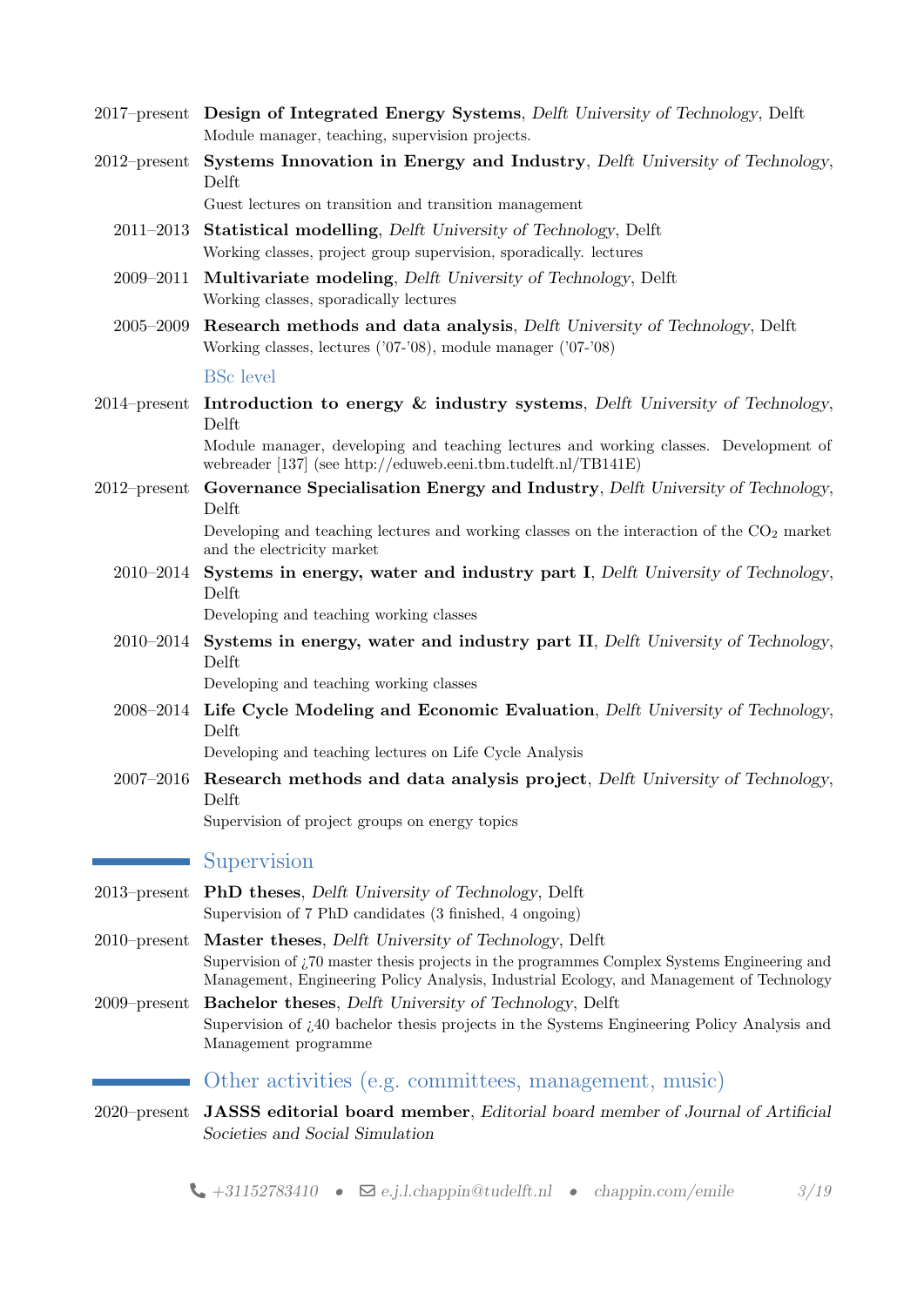- 2018–present Editor of Complexity Journal
- 2015–present Special Interest Group leader, European Social Simulation Association Special Interest Group on Education
- 2015–present Education Committee, Systems Engineering, Policy Analysis and Management BSc and MSc program (as of 2017 only BSc)
- 2014–present Management Committee, European Social Simulation Association (ESSA)
- 2014–present Member Advisory Board, Catholic Youth Association WESP, Zoetermeer
- 2011–present Pianist, alternate conductor, SprinterSingers, Zoetermeer See<http://thesprintersingers.nl>
- 1999–present Founder, chairman, musical director, conductor and project leader, Theaterorkest.nl Foundation, Zoetermeer See<http://theaterorkest.nl>
	- 2017 Machine Learning Certificate, Stanford University, Coursera
	- 2006–2017 Pianist, alternate conductor, Musical and Pop Choir Delft, Delft
		- 2015 Studytour, Teacher, Studytour to Abu Dhabi, Dubai and South-Africa
			- 2015 Organizer, Infrastructure Hackathon Hackathon on visualizing Dutch infrastructures, see<http://infra.tbm.tudelft.nl>
			- 2015 Keynote Speech, R&Dialoguge Project Meeting, Forschungszentrum Jülich Die Energiewende - A 'Delft' Perspective
	- 2014–2015 Curriculum committee, Redesign of Engineering Policy Analysis MSc curriculum
	- 2014–2015 Background committee, Redesign of Systems Engineering, Policy Analysis and Management MSc curriculum
		- 2014 Personal Development Programme, Programme for TU Delft Tenure Trackers
		- 2013 Music Production Certificate, Statement of Accomplishment Berklee College of Music's MOOC: Introduction to Music Production, Coursera With distinction
		- 2013 Jazz Improvisation Certificate, Statement of Accomplishment Berklee College of Music's MOOC: Jazz Improvisation, Coursera
	- 2012–2013 Special Interest Group leader, European Social Simulation Association Special Interest Group on societal transitions
	- 2009–2013 Founder and organizing chair, Musical Day, Zoetermeer A series of full-day musical-oriented events to promote the performing arts, see [http://](http://musicalday.nl) [musicalday.nl.](http://musicalday.nl)
	- 2008–2012 Pianist, Haagsch Ad Hoc, The Hague Accompanying singers with as specialty popular and jazz music
		- 2012 Keynote speech, KIVI NIRIA Symposium: Integrated Product Development Projects, Eindhoven
			- The Energy Transition: Managing complex infrastructure systems
		- 2011 Teacher, musical leader, pianist, Centrum voor Kunst en Cultuur, Zoetermeer See<http://ckc-zoetermeer.nl>
	- 2010–2011 Columnist, Het Financieele Dagblad (Dutch Financial Times) Montly column FD [\(http://fd.nl,](http://fd.nl) in Dutch)
		- 2010 Media training, Presentatiegroep, Bloemendaal Media and presentation training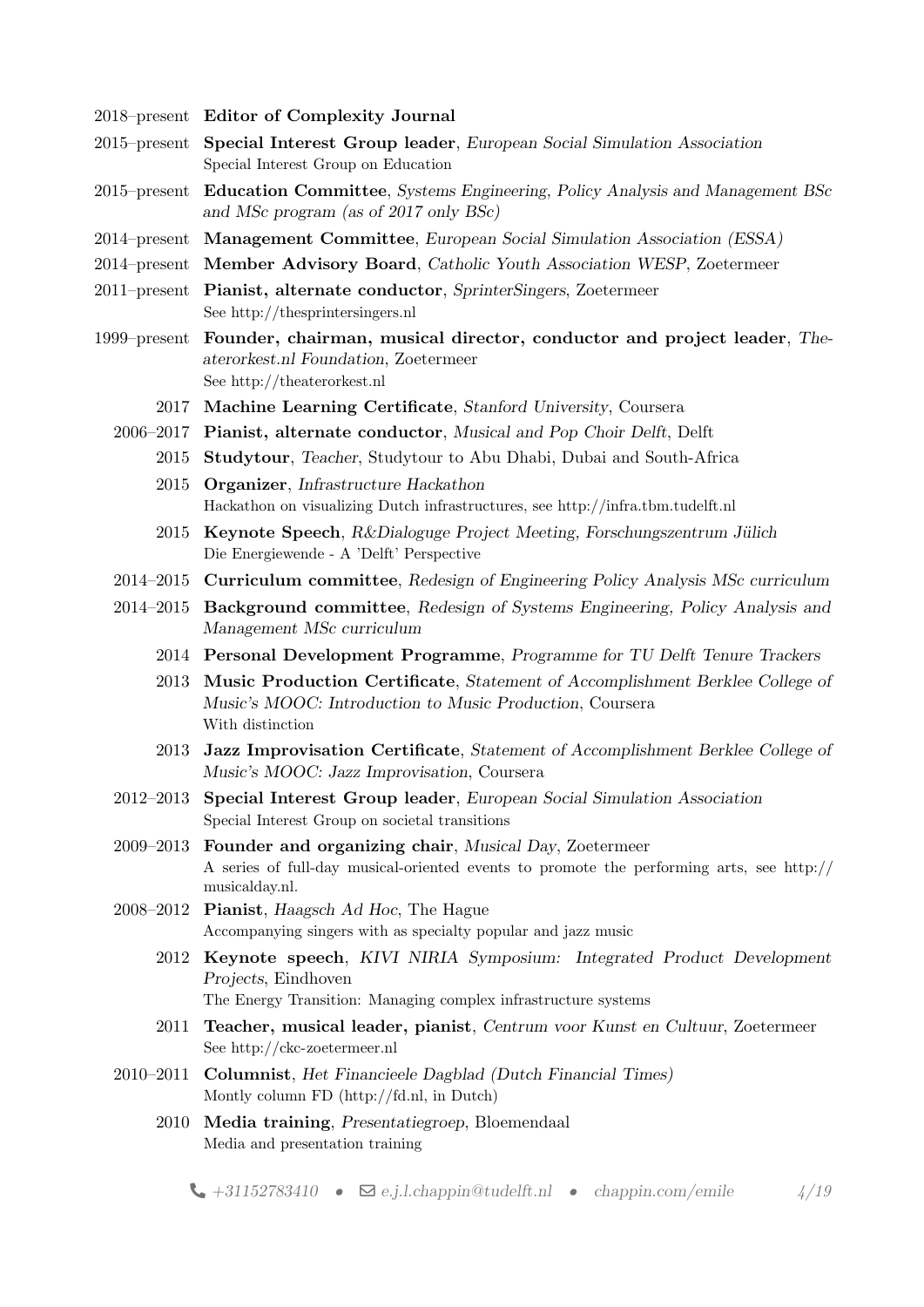- 2010 Speech, Institute of Environmental Systems Research, University of Osnabrück, Osnabrück, Germany Speech, titled 'Simulations of energy transitions'
- 2010 Academic hour, Ministry of Economic Affairs, The Hague Speech 'Energy transition – Towards a  $CO<sub>2</sub>$ -extensive power generation system'
- 2004–2008 Musical director and composer, Reflectie Theater Association, Zoetermeer 2006 Musical Director, Mavelle Corporation, Zoetermeer
- 2001–2004 Employee, Public Library, Zoetermeer Tasks at several departments, including the logistics department and the media department, processing several types of media, providing technical facilities and helping costumers.
- 2001–2003 Chairman and Treasurer, Catholic Youth Association WESP, Zoetermeer

# **Achievements**

- 2021 Teacher of the year E&I 2020-2021 Faculty of Technology Policy and Managements
- 2019 Maestro Zoetermeer 2019 Award
- 2019 Teacher of the year 2018-2019 Faculty of Technology Policy and Management, Domain E&I
- 2017 Best paper award, 48th International Simulation and Gaming Association's conference [\[73\]](#page-11-1).
- 2016 Best student paper prize, 8th International Congress on Environmental Modelling and Software with PhD candidate Thorben Jensen [\[36\]](#page-8-0).
- 2016 Domain teacher of the year for the Energy and Industry Domain (TPM/TU Delft)
- 2016 Nominated for Teacher of the Year of the faculty Technology, Policy, and Management (TU Delft)
- 2012–2014 First prize (2012), first prize (2013), second prize (2014) Alblasserdam Havenfestival Choir Concours, accompanying Musical- and Popkoor Delft
	- 1996 First prize MCDonalds Music Concours, region Zoetermeer; second prize Talent of the Year Concours Zoetermeer, both with a composition Rêverie [\(http://chappin.com/](http://chappin.com/emile/docs/reverie.pdf) [emile/docs/reverie.pdf\)](http://chappin.com/emile/docs/reverie.pdf), piano together with Sterre Jongerius

## **Languages**

English Near native (C2)

Dutch Native

#### Computer skills

|                | Operating MS Windows, Linux, MacOS                           |
|----------------|--------------------------------------------------------------|
| <b>Systems</b> |                                                              |
|                | Software Office, Matlab, Maple, Cycle-Tempo,                 |
|                | Arena, Powersim, Eclipse, Protégé,                           |
|                | SPSS, L <sup>A</sup> T <sub>F</sub> X, AgentSpring, Netlogo, |
|                | Visio, CMLCA                                                 |

- Tasks Server administration and maintenance
- Languages Java, Visual Basic, PHP, HTML, JSP, Bash

#### Interests

Music Playing piano, with a focus on improvisation and accompanying; composing music; accompanying and directing choirs, orchestras and bands focusing on theater/musicals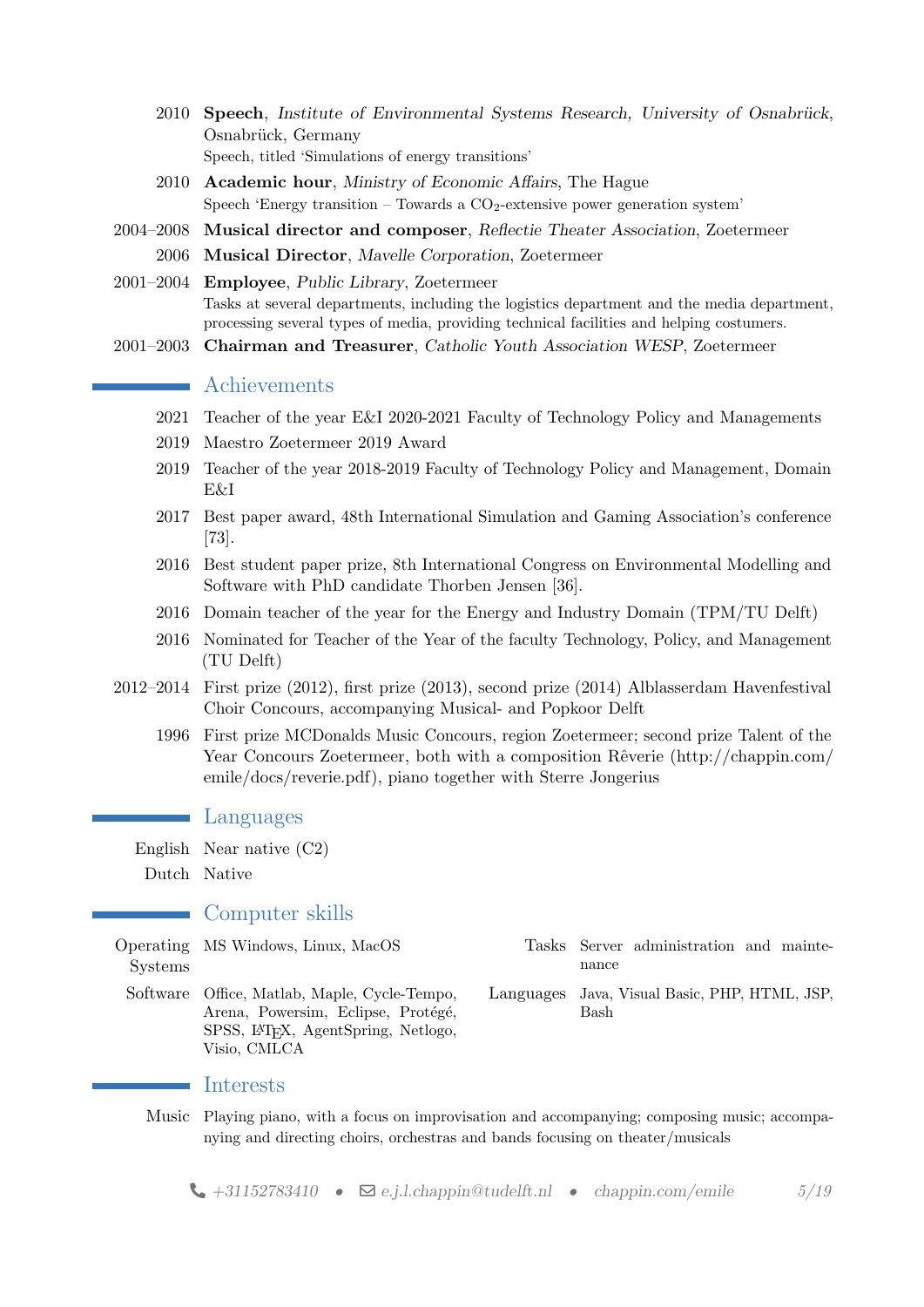Literature Writing poetry and short stories, reading

Multimedia Computers, developing websites, radio plays and photography

## • Publications

Publications are sorted by publication type (theses, peer reviewed journal articles, book chapters, conference papers, and the others, primarily reports, columns and news paper items). Per type, they are sorted per year of publication (starting with the newest).

### Theses

- <span id="page-5-0"></span>[1] Chappin, E. J. L. Simulating Energy Transitions. PhD thesis, Delft University of Technology, Delft, the Netherlands, 2011. URL [http://chappin.com/ChappinEJL-PhDthesis.pdf.](http://chappin.com/ChappinEJL-PhDthesis.pdf) ISBN: 978-90-79787-30-2.
- <span id="page-5-1"></span>[2] Chappin, E. J. L. Carbon Dioxide Emission Trade Impact on Power Generation Portfolio – Agent-based Modelling to Elucidate Influences of Emission Trading on Investments in Dutch Electricity Generation. Master's thesis, Delft University of Technology, Delft, the Netherlands, 2006.
- <span id="page-5-2"></span>[3] Chappin, E. J. L. Een model voor waterstofacceptatie – Een causale analyse van de factoren die de maatschappelijke acceptatie van waterstof beinvloeden. Delft University of Technology, Delft, 2004. URL [http://chappin.com/emile/docs/spm3911](http://chappin.com/emile/docs/spm3911_kwantitatief_definitief.pdf) kwantitatief definitief.pdf.

# Peer-reviewed journal articles

- [4] Chappin, E. J., J. Schleich, M.-C. Guetlein, C. Faure, and I. Bouwmans. Linking of a multicountry discrete choice experiment and an agent-based model to simulate the diffusion of smart thermostats. Technological Forecasting and Social Change, 180:121682, 2022. ISSN 0040-1625. doi: https://doi.org/10.1016/j.techfore.2022.121682. URL [https://www.sciencedirect.com/science/](https://www.sciencedirect.com/science/article/pii/S0040162522001871) [article/pii/S0040162522001871.](https://www.sciencedirect.com/science/article/pii/S0040162522001871)
- [5] Joshi, A., E. Chappin, and N. Doorn. Does Distributive Justice Improve Welfare Outcomes in Climate Adaptation? An Exploration Using an Agent-Based Model of a Stylized Social– Environmental System. Sustainability, 13(22):12648, November 2021. ISSN 2071-1050. doi: 10.3390/su132212648. URL [https://www.mdpi.com/2071-1050/13/22/12648.](https://www.mdpi.com/2071-1050/13/22/12648)
- [6] van der Koogh, M., E. Chappin, R. Heller, and Z. Lukszo. Are We Satisfying the Right Conditions for the Mobility Transition? A Review and Evaluation of the Dutch Urban Mobility Policies. Sustainability, 13(22):12736, November 2021. ISSN 2071-1050. doi: 10.3390/su132212736. URL [https://www.mdpi.com/2071-1050/13/22/12736.](https://www.mdpi.com/2071-1050/13/22/12736)
- [7] Melliger, M. and E. Chappin. Phasing out support schemes for renewables in neighbouring countries: An agent-based model with investment preferences. Applied Energy, 305:117959, 2022. ISSN 0306-2619. doi: https://doi.org/10.1016/j.apenergy.2021.117959. URL [https:](https://www.sciencedirect.com/science/article/pii/S0306261921012666) [//www.sciencedirect.com/science/article/pii/S0306261921012666.](https://www.sciencedirect.com/science/article/pii/S0306261921012666)
- [8] de Vries, G., K. Biely, and E. Chappin. Psychology: The missing link in transitions research. Environmental Innovation and Societal Transitions, 2021. ISSN 2210-4224. doi: https://doi.org/10.1016/j.eist.2021.09.015. URL [https://www.sciencedirect.com/science/article/](https://www.sciencedirect.com/science/article/pii/S2210422421000757) [pii/S2210422421000757.](https://www.sciencedirect.com/science/article/pii/S2210422421000757)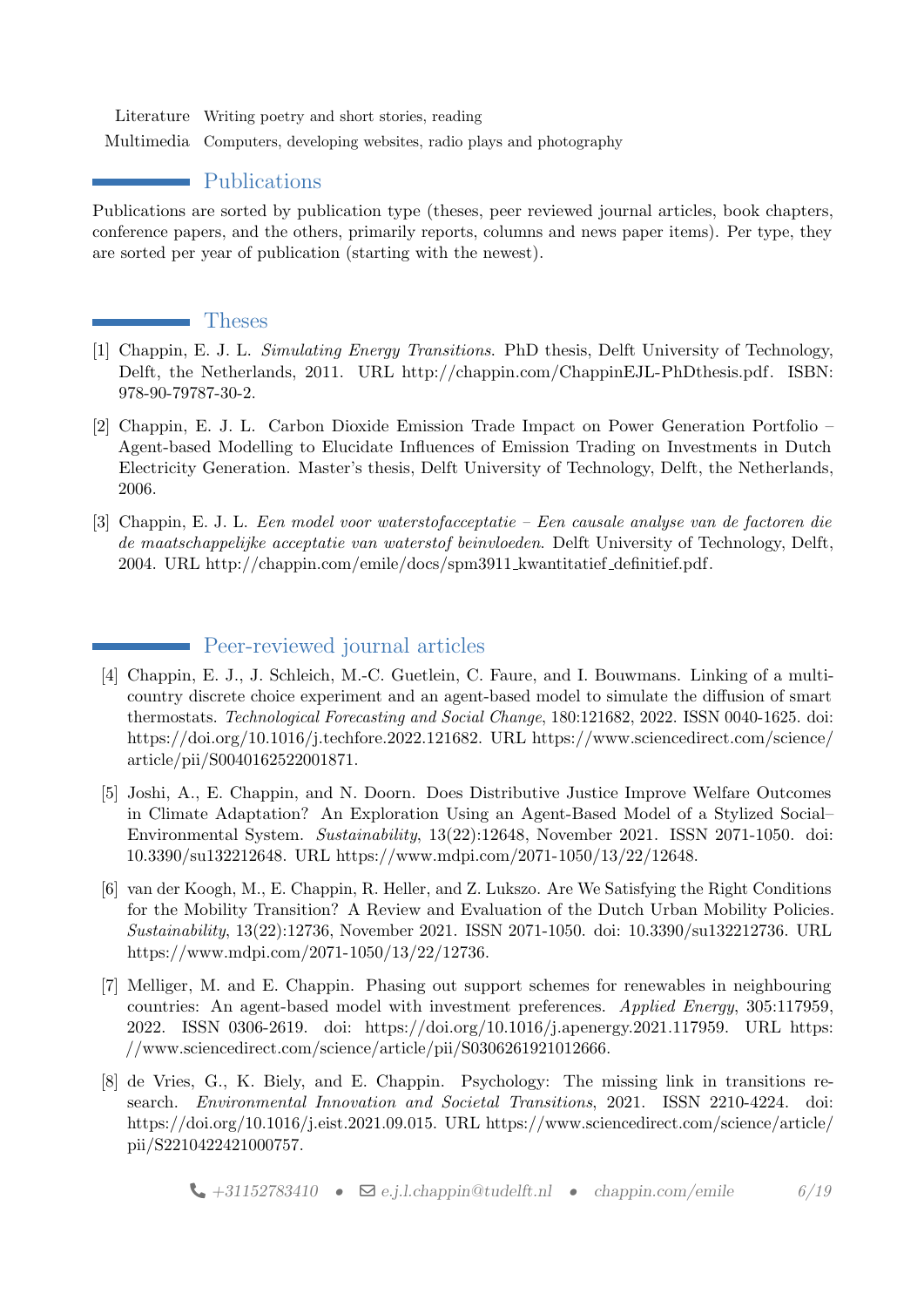- <span id="page-6-1"></span>[9] de Wildt, T. E., A. R. Boijmans, E. J. L. Chappin, and P. M. Herder. An ex ante assessment of value conflicts and social acceptance of sustainable heating systems. Energy Policy, 153:112265, June 2021. ISSN 03014215. doi: 10.1016/j.enpol.2021.112265. URL [https://linkinghub.elsevier.](https://linkinghub.elsevier.com/retrieve/pii/S0301421521001348) [com/retrieve/pii/S0301421521001348.](https://linkinghub.elsevier.com/retrieve/pii/S0301421521001348)
- [10] de Wildt, T. E., I. R. van de Poel, and E. J. L. Chappin. Tracing Long-term Value Change in (Energy) Technologies: Opportunities of Probabilistic Topic Models Using Large Data Sets. Science, Technology, & Human Values, page 016224392110544, November 2021. ISSN 0162-2439, 1552-8251. doi: 10.1177/01622439211054439. URL [http://journals.sagepub.com/doi/10.1177/](http://journals.sagepub.com/doi/10.1177/01622439211054439) [01622439211054439.](http://journals.sagepub.com/doi/10.1177/01622439211054439)
- [11] Holtz, G., C. Schnülle, M. Yadack, J. Friege, T. Jensen, P. Thier, P. Viebahn, and E. J. L. Chappin. Using Agent-Based Models to Generate Transformation Knowledge for the German EnergiewendePotentials and Challenges Derived from Four Case Studies. Energies, 13(22):6133, November 2020. ISSN 1996-1073. doi: 10.3390/en13226133. URL [https://www.mdpi.com/](https://www.mdpi.com/1996-1073/13/22/6133) [1996-1073/13/22/6133.](https://www.mdpi.com/1996-1073/13/22/6133)
- <span id="page-6-0"></span>[12] Chappin, E. J. L., M. Soana, C. E. C. Arensman, and F. Swart. The Y factor for Climate Change abatement A method to rank options beyond abatement costs. Energy Policy, 147:111894, December 2020. ISSN 03014215. doi: 10.1016/j.enpol.2020.111894. URL [https://linkinghub.](https://linkinghub.elsevier.com/retrieve/pii/S0301421520306091) [elsevier.com/retrieve/pii/S0301421520306091.](https://linkinghub.elsevier.com/retrieve/pii/S0301421520306091)
- [13] Squazzoni, F., J. G. Polhill, B. Edmonds, P. Ahrweiler, P. Antosz, G. Scholz, E. Chappin, M. Borit, H. Verhagen, F. Giardini, and N. Gilbert. Computational models that matter during a global pandemic outbreak: A call to action. Journal of Artificial Societies and Social Simulation, 23(2):10, 2020. ISSN 1460-7425. doi: 10.18564/jasss.4298. URL [http://jasss.soc.surrey.ac.uk/23/2/10.html.](http://jasss.soc.surrey.ac.uk/23/2/10.html)
- [14] Yang, L., L. Zhang, A. Philippopoulos-Mihalopoulos, E. J. L. Chappin, and K. H. van Dam. Integrating agent-based modeling, serious gaming, and co-design for planning transport infrastructure and public spaces. URBAN DESIGN International, 2020. doi: 10.1057/s41289-020-00117-7.
- <span id="page-6-2"></span>[15] de Wildt, T. E., E. Chappin, G. van de Kaa, P. Herder, and I. van de Poel. Conflicted by decarbonisation: Five types of conflict at the nexus of capabilities and decentralised energy systems identified with an agent-based model. Energy Research & Social Science, 64:101451, 2020. ISSN 2214-6296. doi: https://doi.org/10.1016/j.erss.2020.101451. URL [http://www.sciencedirect.](http://www.sciencedirect.com/science/article/pii/S2214629620300281) [com/science/article/pii/S2214629620300281.](http://www.sciencedirect.com/science/article/pii/S2214629620300281)
- [16] Heijnen, P., E. J. L. Chappin, and P. Herder. A method for designing minimum-cost multi-source multi-sink network layouts. Systems Engineering, 2019:1–22, 2019. doi: 10.1002/sys.21492. URL [https://onlinelibrary.wiley.com/doi/full/10.1002/sys.21492.](https://onlinelibrary.wiley.com/doi/full/10.1002/sys.21492)
- [17] Kraan, O., I. Nikolic, V. Kning, E. Chappin, and G.-J. Kramer. Why fully liberalised electricity markets will fail to meet deep decarbonisation targets even with strong carbon pricing. Energy Policy, 131:99–110, 2019. URL [https://www.sciencedirect.com/science/article/pii/](https://www.sciencedirect.com/science/article/pii/S0301421519302551) [S0301421519302551.](https://www.sciencedirect.com/science/article/pii/S0301421519302551)
- [18] Kraan, O., I. Nikolic, E. Chappin, and G.-J. Kramer. The influence of the energy transition on the significance of key energy metrics. Renewable  $\mathscr B$  Sustainable Energy Reviews, 111:215–223, 2019. doi: 10.1016/j.rser.2019.04.032. URL [https://www.sciencedirect.com/science/article/pii/](https://www.sciencedirect.com/science/article/pii/S1364032119302448) [S1364032119302448.](https://www.sciencedirect.com/science/article/pii/S1364032119302448)
- <span id="page-6-3"></span>[19] Hesselink, L. and E. J. L. Chappin. Adoption of energy efficient technologies by households barriers, policies and agent-based modelling studies. Renewable  $\mathcal{C}$  Sustainable Energy Reviews,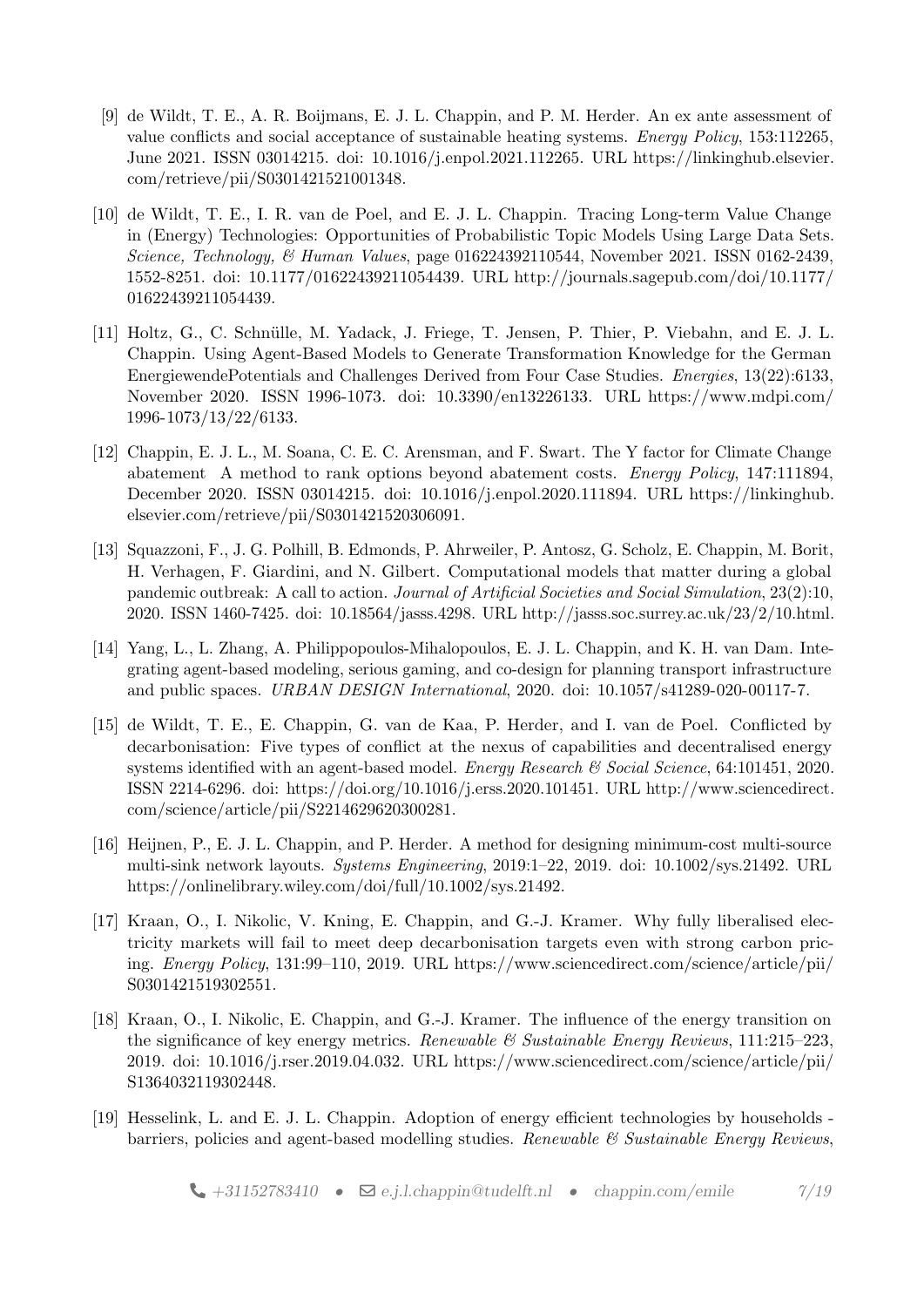99:29–41, 2019. doi: 10.1016/j.rser.2018.09.031. URL [https://www.sciencedirect.com/science/](https://www.sciencedirect.com/science/article/pii/S1364032118306737) [article/pii/S1364032118306737.](https://www.sciencedirect.com/science/article/pii/S1364032118306737)

- <span id="page-7-3"></span>[20] de Wildt, T., E. Chappin, G. van de Kaa, P. Herder, and I. van de Poel. Conflicting values in the smart electricity grid; a comprehensive overview. Renewable and Sustainable Energy Reviews, 111:184–196, 2019. doi: 10.1016/j.rser.2019.05.005. URL [https://www.sciencedirect.com/science/](https://www.sciencedirect.com/science/article/pii/S1364032119303119?via%3Dihub) [article/pii/S1364032119303119?via%3Dihub.](https://www.sciencedirect.com/science/article/pii/S1364032119303119?via%3Dihub)
- <span id="page-7-2"></span>[21] De Wildt, T., E. J. L. Chappin, G. Van der Kaa, and P. M. Herder. A comprehensive approach to reviewing latent topics addressed by literature across multiple disciplines. Applied Energy, 228:2111–2128, 2018. doi: 10.1016/j.apenergy.2018.06.082. URL [https://www.sciencedirect.com/](https://www.sciencedirect.com/science/article/pii/S030626191830953X) [science/article/pii/S030626191830953X.](https://www.sciencedirect.com/science/article/pii/S030626191830953X)
- <span id="page-7-4"></span>[22] Bollinger, A., C. Davis, R. Evins, E. Chappin, and I. Nikolic. Multi-model ecologies for shaping future energy systems: design patterns and development paths. Renewable and Sustainable Energy Reviews, 2018. doi:  $10.1016$ /j.rser.2017.10.047. URL [http://www.sciencedirect.com/](http://www.sciencedirect.com/science/article/pii/S1364032117314259) [science/article/pii/S1364032117314259.](http://www.sciencedirect.com/science/article/pii/S1364032117314259)
- [23] Köhler, J., F. de Haan, G. Holtz, K. Kubeczko, E. Moallemi, G. Papachristos, and E. Chappin. Modelling sustainability transitions: An assessment of approaches and challenges. Journal of Artificial Societies and Social Simulation, 21(1):8, 2018. ISSN 1460-7425. doi: 10.18564/jasss.3629. URL [http://jasss.soc.surrey.ac.uk/21/1/8.html.](http://jasss.soc.surrey.ac.uk/21/1/8.html)
- <span id="page-7-1"></span>[24] Viebahn, P. and E. J. L. Chappin. Scrutinising the gap between the expected and actual deployment of carbon capture and storage - a bibliometric analysis. Energies, 11(2319), 2018. doi: doi:10.3390/en11092319.
- [25] Voulis, N., M. J. J. van Etten, E. J. L. . Chappin, M. Warnier, and F. M. T. Brazier. Rethinking european energy taxation to incentivise consumer demand response participation energy policy. *Energy Policy*, 124:156–168, 2019. doi: 10.1016/j.enpol.2018.09.018. URL [https://www.sciencedirect.com/science/article/pii/S0301421518306244.](https://www.sciencedirect.com/science/article/pii/S0301421518306244)
- [26] Bhagwat, P. C., J. C. Richstein, E. J. L. Chappin, K. K. Iychettira, and L. J. de Vries. Crossborder effects of capacity mechanisms in interconnected power systems. Utilities Policy, 46: 33–47, 2017. ISSN 0957-1787. doi: http://dx.doi.org/10.1016/j.jup.2017.03.005. URL [http:](http://www.sciencedirect.com/science/article/pii/S0957178716300832) [//www.sciencedirect.com/science/article/pii/S0957178716300832.](http://www.sciencedirect.com/science/article/pii/S0957178716300832)
- [27] Bhagwat, P. C., K. K. Iychettira, J. C. Richstein, E. J. L. Chappin, and L. J. D. Vries. The effectiveness of capacity markets in the presence of a high portfolio share of renewable energy sources. Utilities Policy, 2017. doi: 10.1016/j.jup.2017.09.003. URL [https://www.sciencedirect.](https://www.sciencedirect.com/science/article/pii/S0957178716300406) [com/science/article/pii/S0957178716300406.](https://www.sciencedirect.com/science/article/pii/S0957178716300406)
- [28] Bhagwat, P. C., A. Marchesellia, J. C. Richstein, E. J. Chappin, and L. J. D. Vries. An analysis of a forward capacity market with long-term contracts. Energy Policy, 111:257–267, 2017. doi: 10.1016/j.enpol.2017.09.037. URL [http://www.sciencedirect.com.tudelft.idm.oclc.org/science/](http://www.sciencedirect.com.tudelft.idm.oclc.org/science/article/pii/S0301421517305967) [article/pii/S0301421517305967.](http://www.sciencedirect.com.tudelft.idm.oclc.org/science/article/pii/S0301421517305967)
- <span id="page-7-0"></span>[29] Chappin, E. J. L., L. J. de Vries, J. Richstein, P. Bhaghwat, K. Iychettira, and S. Khan. Simulating climate and energy policy with agent-based modelling: the energy modelling laboratory (emlab). Environmental Modelling & Software, 96:421–431, 2017. doi: 10.1016/j.envsoft.2017.07.009. URL [http://www.sciencedirect.com/science/article/pii/S1364815216310301.](http://www.sciencedirect.com/science/article/pii/S1364815216310301)
- [30] Chappin, E. J. L., X. Bijvoet, and A. Oei. Teaching sustainability to a broad audience through an entertainment game - the effect of catan: Oil springs. Journal of Cleaner Production, 156: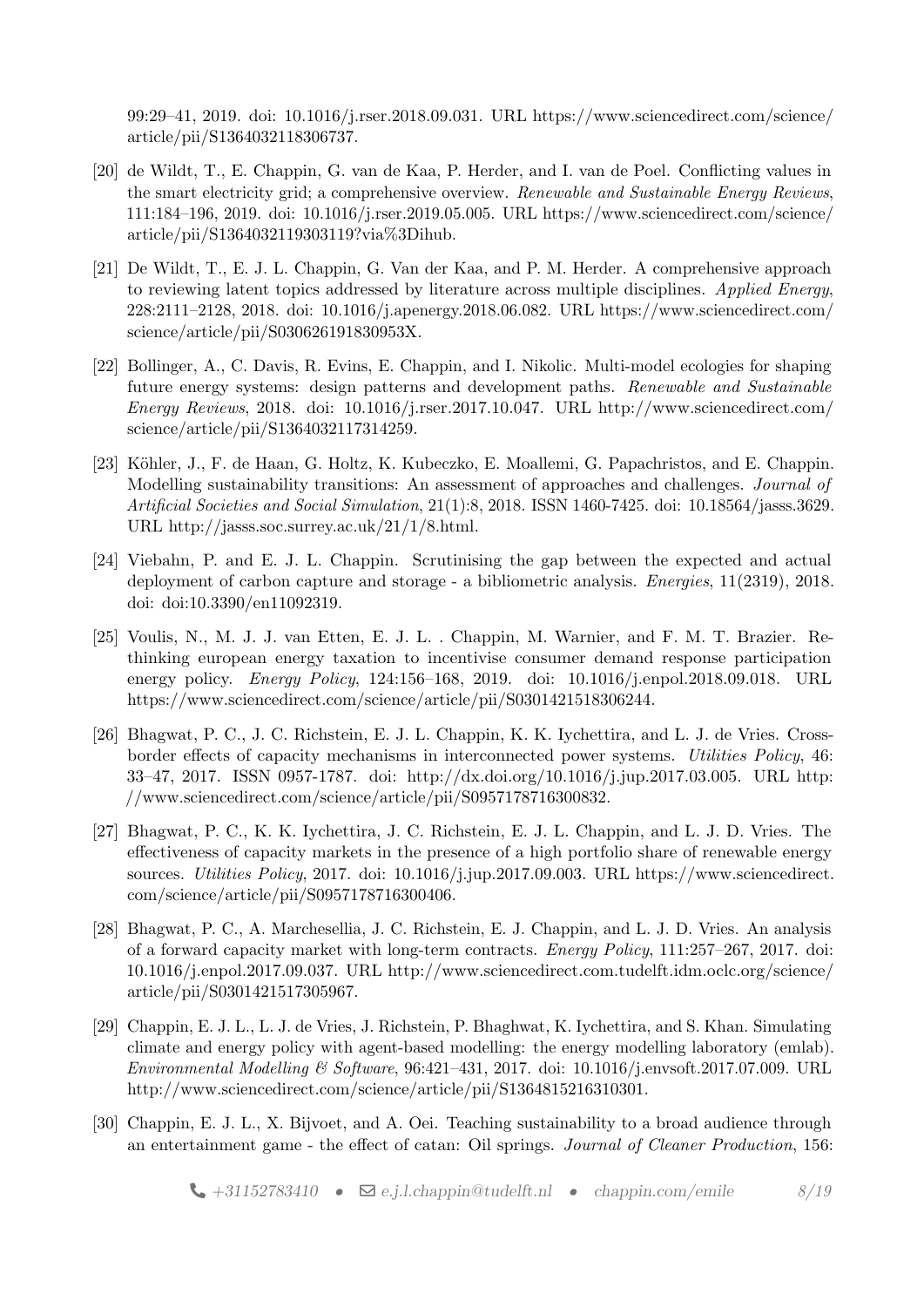556–568, 2017. doi: 10.1016/j.jclepro.2017.04.069. URL [https://www.sciencedirect.com/science/](https://www.sciencedirect.com/science/article/pii/S0959652617307874) [article/pii/S0959652617307874.](https://www.sciencedirect.com/science/article/pii/S0959652617307874)

- [31] Jensen, T. and E. J. L. Chappin. Automating agent-based modeling: data-driven generation and application of innovation diffusion models. Environmental Modelling and Software, 92:261–268, 2017. URL [https://www.sciencedirect.com/science/article/pii/S1364815216303814.](https://www.sciencedirect.com/science/article/pii/S1364815216303814)
- [32] Jensen, T. and E. J. L. . Chappin. Reducing domestic heating demand: managing the impact of behavior-changing feedback devices via marketing. Journal of Environmental Management, 197:642–655, 2017. doi: 10.1016/j.jenvman.2017.04.036. URL [https://www.sciencedirect.com/](https://www.sciencedirect.com/science/article/pii/S0301479717303845) [science/article/pii/S0301479717303845.](https://www.sciencedirect.com/science/article/pii/S0301479717303845)
- [33] Bhagwat, P. C., J. C. Richstein, E. J. L. . Chappin, and L. J. de Vries. The effectiveness of a strategic reserve in the presence of a high portfolio share of renewable energy sources. Utilities Policy, 39:13 – 28, 2016. ISSN 0957-1787. doi: http://dx.doi.org/10.1016/j.jup.2016.01.006. URL [http://www.sciencedirect.com/science/article/pii/S0957178716300169.](http://www.sciencedirect.com/science/article/pii/S0957178716300169)
- [34] Friege, J., G. Holtz, and E. J. L. Chappin. Exploring homeowners' insulation activity. Journal of Artificial Societies and Social Simulation, 19(1):4, 2016. doi: 10.18564/jasss.2941. URL [http://jasss.soc.surrey.ac.uk/19/1/4.html.](http://jasss.soc.surrey.ac.uk/19/1/4.html)
- [35] Greeven, S., O. Kraan, E. J. L. Chappin, and J. H. Kwakkel. The emergence of climate change mitigation action by society: An agent-based scenario discovery study. Journal of Artificial Societies and Social Simulation, 19(3):9, 2016. ISSN 1460-7425. doi: 10.18564/jasss.3134. URL [http://jasss.soc.surrey.ac.uk/19/3/9.html.](http://jasss.soc.surrey.ac.uk/19/3/9.html)
- <span id="page-8-0"></span>[36] Jensen, T., G. Holtz, C. Baedeker, and E. J. L. Chappin. Energy-efficiency impacts of an air-quality feedback device in residential buildings: an agent-based modeling assessment. Energy and Buildings, 116:151–163, 2016. doi: http://dx.doi.org/10.1016/j.enbuild.2015.11.067. URL [http://www.sciencedirect.com/science/article/pii/S0378778815304308.](http://www.sciencedirect.com/science/article/pii/S0378778815304308)
- [37] Holtz, G., F. Alkemade, F. J. de Haan, J. Köhler, E. Trutnevyte, T. Luthe, J. Halbe, G. Papachristos, E. J. L. Chappin, and J. H. Kwakkel. Prospects of modelling societal transitions position paper of an emerging community. Environmental Innovation and Societal Transitions, 2015. doi: 10.1016/j.eist.2015.05.006. URL [http://www.sciencedirect.com/science/article/pii/](http://www.sciencedirect.com/science/article/pii/S2210422415000441) [S2210422415000441.](http://www.sciencedirect.com/science/article/pii/S2210422415000441)
- [38] Jensen, T., G. Holtz, and E. J. L. Chappin. Agent-based assessment framework for behaviorchanging feedback devices: combined spreading of devices and energy conservation in domestic heating. Technological Forecasting & Social Change, 98:105-119, 2015. doi: 10.1016/j.techfore. 2015.06.006. URL [http://www.sciencedirect.com/science/article/pii/S0040162515001729#.](http://www.sciencedirect.com/science/article/pii/S0040162515001729#)
- [39] Richstein, J. C., E. J. L. Chappin, and L. J. de Vries. Adjusting the co2 cap to subsidised res generation: Can co2 prices be decoupled from renewable policy? Applied Energy, 156:693–702, 2015. doi: 10.1016/j.apenergy.2015.07.024. URL [http://www.sciencedirect.com/science/article/](http://www.sciencedirect.com/science/article/pii/S0306261915008533) [pii/S0306261915008533.](http://www.sciencedirect.com/science/article/pii/S0306261915008533)
- [40] Richstein, J. C., E. J. L. Chappin, and L. J. de Vries. The market (in-)stability reserve for eu carbon emission trading: Why it may fail and how to improve it. Utilities Policy, 35:1–18, 2015. doi:  $10.1016/j$ .jup.2015.05.002. URL [http://www.sciencedirect.com/science/article/pii/](http://www.sciencedirect.com/science/article/pii/S0957178715300059) [S0957178715300059.](http://www.sciencedirect.com/science/article/pii/S0957178715300059)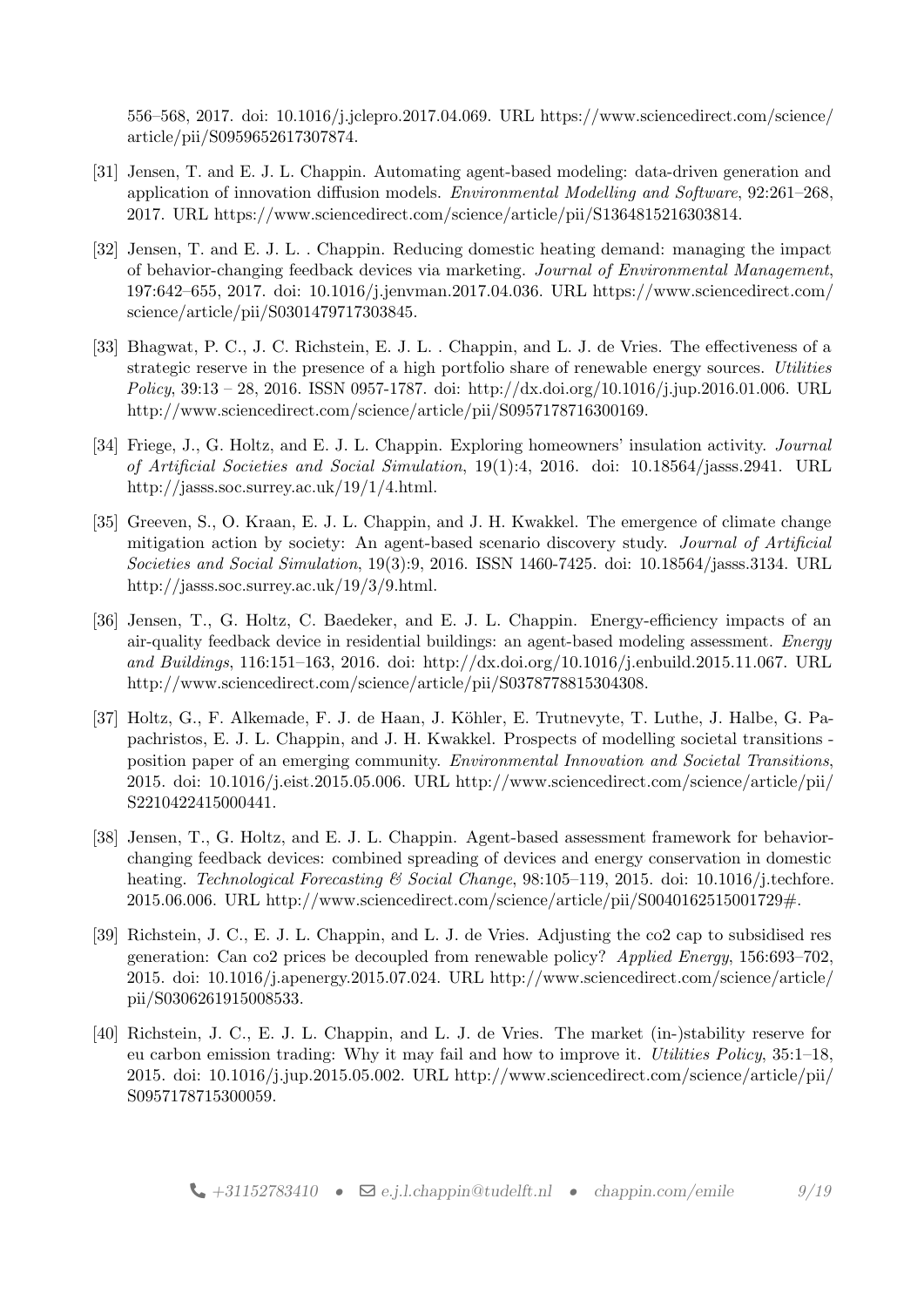- [41] Chappin, E. J. L. and T. van der Lei. Adaptation of infrastructures to climate change: a socio-technical systems perspective. *Utilities Policy*, 31:10–17, December 2014. doi: 10.1016/j. jup.2014.07.003. URL [http://www.sciencedirect.com/science/article/pii/S0957178714000472.](http://www.sciencedirect.com/science/article/pii/S0957178714000472)
- <span id="page-9-0"></span>[42] Chappin, E. J. L. and A. Ligtvoet. Transition and transformation: a bibliometric analysis of two scientific networks researching socio-technical change. Renewable and Sustainable Energy Reviews, 30:715–723, February 2014 2014. doi: 10.1016/j.rser.2013.11.013. URL [http://www.](http://www.sciencedirect.com/science/article/pii/S1364032113007624) [sciencedirect.com/science/article/pii/S1364032113007624.](http://www.sciencedirect.com/science/article/pii/S1364032113007624)
- <span id="page-9-1"></span>[43] Friege, J. and E. Chappin. Modelling decisions on energy-efficient renovations: a review. Renewable and Sustainable Energy Reviews, 39:196–208, 2014. ISSN 1364-0321. doi: 10.1016/j.rser.2014.07. 091. URL [http://www.sciencedirect.com/science/article/pii/S1364032114005437.](http://www.sciencedirect.com/science/article/pii/S1364032114005437)
- [44] Heijnen, P., E. Chappin, and I. Nikolic. Infrastructure network design with a multi-model approach: Comparing geometric graph theory with an agent-based implementation of an ant colony optimization. Journal of Artificial Societies and Social Simulation, 17(4):1, 2014. ISSN 1460-7425. doi: 10.18564/jasss.2533. URL [http://jasss.soc.surrey.ac.uk/17/4/1.html.](http://jasss.soc.surrey.ac.uk/17/4/1.html)
- [45] Richstein, J. C., E. J. L. Chappin, and L. J. de Vries. Cross-border electricity market effects due to price caps in an emission trading system: An agent-based approach. *Energy Policy*, 71: 139–158, August 2014 2014. doi: 10.1016/j.enpol.2014.03.037. URL [http://www.sciencedirect.](http://www.sciencedirect.com/science/article/pii/S0301421514002043) [com/science/article/pii/S0301421514002043.](http://www.sciencedirect.com/science/article/pii/S0301421514002043)
- <span id="page-9-2"></span>[46] Bollinger, L. A., C. W. J. Bogmans, E. J. L. Chappin, G. P. J. Dijkema, J. N. Huibregtse, N. Maas, T. Schenk, M. Snelder, P. van Thienen, S. de Wit, B. Wols, and L. A. Tavasszy. Climate adaptation of interconnected infrastructures: a framework for supporting governance. Regional Environmental Change, 14(3):919–931, 2013. doi: 10.1007/s10113-013-0428-4. URL [http://link.springer.com/article/10.1007/s10113-013-0428-4.](http://link.springer.com/article/10.1007/s10113-013-0428-4) DOI: 10.1007/s10113-013-0428-4.
- [47] Chappin, E. J. L. and M. R. Afman. An agent-based model of transitions in consumer lighting: Policy impacts from the e.u. phase-out of incandescents. *Environmental Innovation and Societal* Transitions, 7:16–36, 2013. doi: 10.1016/j.eist.2012.11.005. URL [http://www.sciencedirect.com/](http://www.sciencedirect.com/science/article/pii/S2210422412000706) [science/article/pii/S2210422412000706.](http://www.sciencedirect.com/science/article/pii/S2210422412000706)
- [48] Ligtvoet, A. and E. J. L. Chappin. Experience-based exploration of complex energy systems. Journal of Futures Studies, 17(1):57–70, September 2012 2012. URL [http://www.jfs.tku.edu.tw/](http://www.jfs.tku.edu.tw/17-1/A04.pdf) [17-1/A04.pdf.](http://www.jfs.tku.edu.tw/17-1/A04.pdf)
- [49] Chappin, E. J. L. and G. P. J. Dijkema. Agent-based modeling of energy infrastructure transitions. International Journal of Critical Infrastructures, 6(2):106–130, 2010. doi: 10.1504/IJCIS.2010. 031070. URL [http://www.inderscience.com/info/inarticle.php?artid=31070.](http://www.inderscience.com/info/inarticle.php?artid=31070)
- [50] Chappin, E. J. L. and G. P. J. Dijkema. On the impact of  $CO<sub>2</sub>$  emission-trading on power generation emissions. Technological Forecasting  $\mathcal C$  Social Change, 76(3):358–370, 2009. doi: 10.1016/j.techfore.2008.08.004.

## **Book chapters**

[51] Chappin, E., N. York-Smith, and I. Nikolic. Agent-based modelling of the social dynamics of energy end use. 2019. URL [https://www.sciencedirect.com/science/article/pii/B9780128185674000296.](https://www.sciencedirect.com/science/article/pii/B9780128185674000296)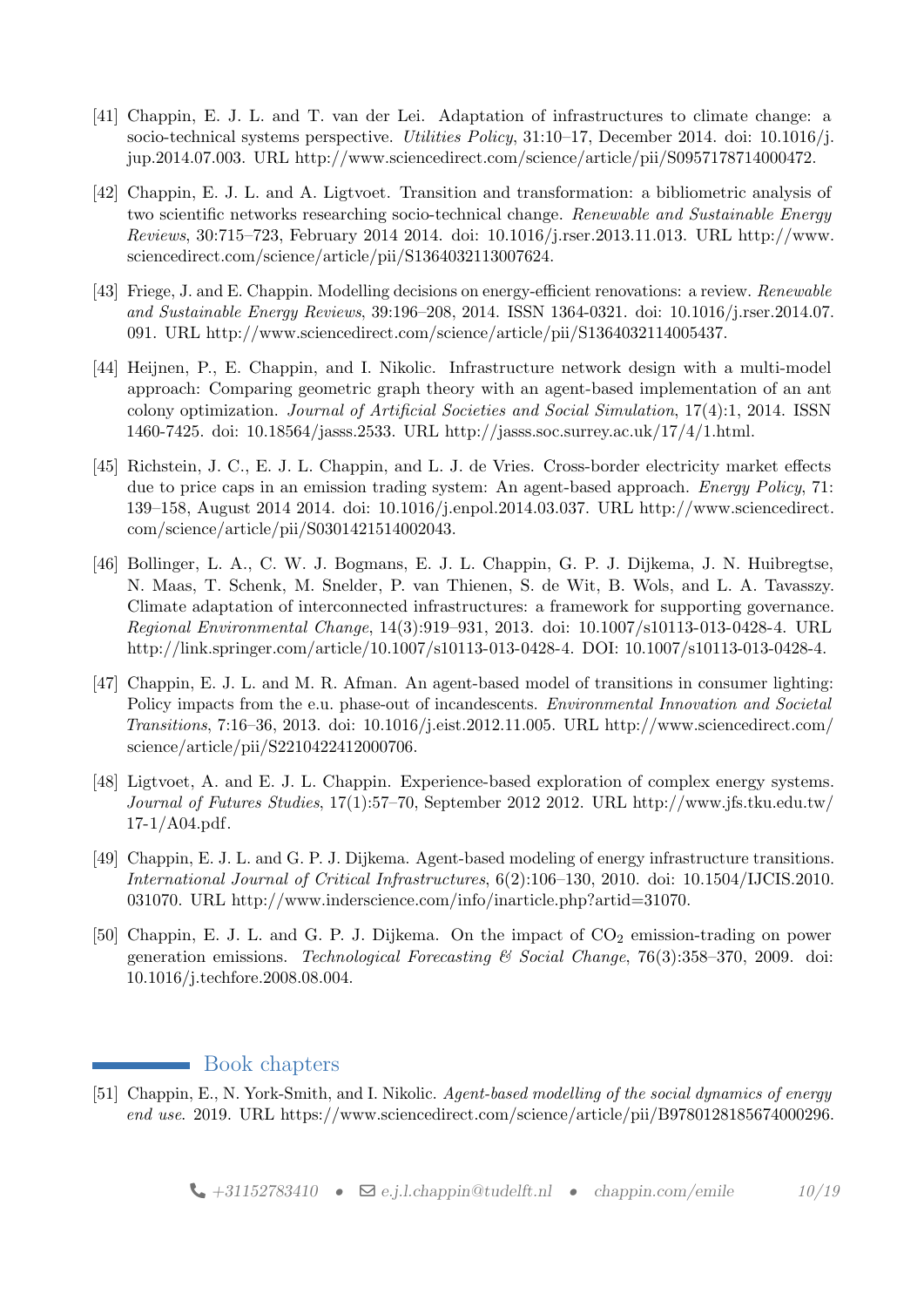- [52] Holtz, G. and E. J. L. Chappin. Considering actor behaviour: agent-based modelling of transitions, chapter 7. Routledge Studies in Sustainability Transitions. Routledge London and New York, 2019. URL [http://chappin.com/emile/docs/Chapter-7-ABM-Holtz-Chappin.pdf.](http://chappin.com/emile/docs/Chapter-7-ABM-Holtz-Chappin.pdf)
- [53] Garay Garcia, O., C. van Daalen, E. Chappin, B. van Nuland, I. Mohammed, and B. Enserink. Assessing the residential energy rebound effect by means of a serious game, volume 10825 LNCS of Lecture Notes in Computer Science (including subseries Lecture Notes in Artificial Intelligence and Lecture Notes in Bioinformatics), pages 129–138. Springer Verlag, 1 2018. ISBN 9783319919010. doi: 10.1007/978-3-319-91902-7 13.
- [54] Chmieliauskas, A., E. Chappin, C. Davis, I. Nikolic, and G. Dijkema. New methods in analysis and design of policy instruments. In Gheorghe, A. V., editor, System of Systems. Intech, 2012. URL [http://cdn.intechweb.org/pdfs/30419.pdf.](http://cdn.intechweb.org/pdfs/30419.pdf)
- [55] Chappin, E. J. L. and M. R. Afman. Agent-based model of consumer lighting. In van Dam, K. H., I. Nikolic, and Z. Lukszo, editors, Agent-Based Modelling of Socio-Technical Systems, volume 9 of Agent-Based Social Systems, chapter 6, pages 181–200. Springer, 2012. doi: 10.1007/ 978-94-007-4933-7 6. URL [http://www.springerlink.com/content/h07x2253318251h6/.](http://www.springerlink.com/content/h07x2253318251h6/)
- [56] Chappin, E. J. L. and G. P. J. Dijkema. Agent-based model of  $CO<sub>2</sub>$  policies and electricity generation. In van Dam, K. H., I. Nikolic, and Z. Lukszo, editors, Agent-Based Modelling of Socio-Technical Systems, volume 9 of Agent-Based Social Systems, chapter 7, pages 201–219. Springer, 2012. doi: 10.1007/978-94-007-4933-7 7.
- [57] Chappin, E. J. L. and G. P. J. Dijkema. Transition management in energy: Design and evaluate transitions with a suitable simulation framework. In van Geenhuizen, M., W. J. Nuttall, D. Gibson, and E. Oftedal, editors, Energy and Innovation: Structural Change and Policy Implications, International Series on Technology Policy and Innovation, pages 187–210. Purdue University Press, 2010. ISBN 978-1-55753-578-8.
- [58] Holtz, G., J. Vervoort, E. Chappin, and S. Karmacharya. Challenges and opportunities in transition modelling. In Modelling system innovations in coupled human-technology-environment systems. University of Osnabrück, Osnabrück, Germany, 2010.
- [59] Chappin, E. J. L., G. P. J. Dijkema, and L. J. d. Vries. Carbon policies: Do they deliver in the long run? In Sioshansi, P., editor, Carbon Constrained: Future of Electricity, Global Energy Policy and Economic Series, pages 31–56. Elsevier, 2010. ISBN: 978-1-85617-655-2.

## Conference papers

- [60] Chappin, E. The Y factor for climate change abatement beyond the technological challenge. In International Conference on Renewable Energy and Sustainable Technologies, 2021.
- [61] Chappin, E., I. Bouwmans, and E. Deijkers. Emlab-consumer—simulating energy efficiency adoption decisionsof european households. In Ahrweiler, P. and M. Neumann, editors, Advances in Social Simulation, Springer Proceedings in Complexity. Springer International Publishing, 2021. ISBN 978-3-030-61502-4 978-3-030-61503-1. doi: 10.1007/978-3-030-61503-1. URL [https://link.springer.com/10.1007/978-3-030-61503-1.](https://link.springer.com/10.1007/978-3-030-61503-1)
- [62] Hofstede, G. J. and E. Chappin. Archetypical patterns in agent-based models. In Ahrweiler, P. and M. Neumann, editors, Advances in Social Simulation, Springer Proceedings in Complexity.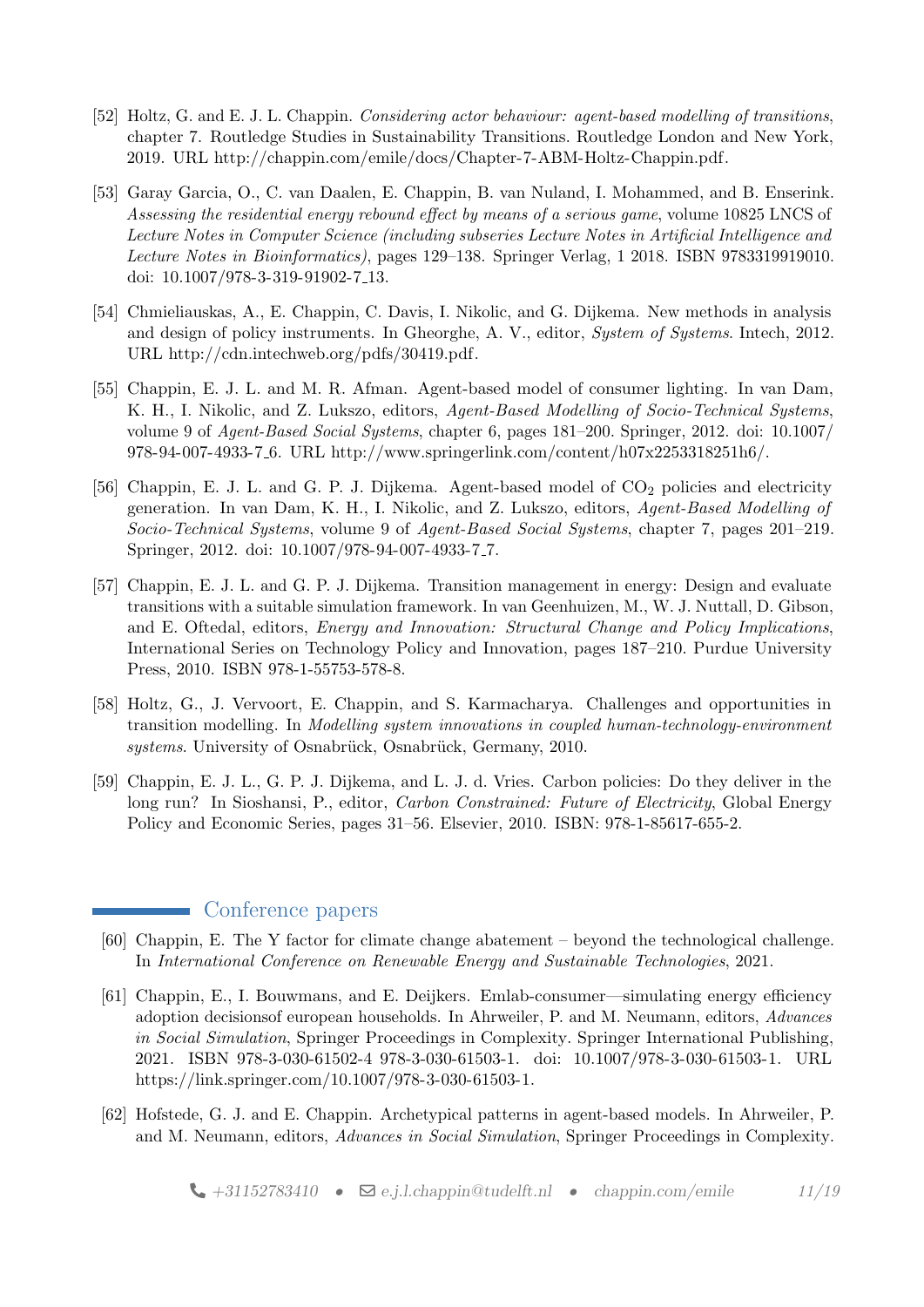Springer International Publishing, 2021. ISBN 978-3-030-61502-4 978-3-030-61503-1. doi: 10.1007/978-3-030-61503-1. URL [https://link.springer.com/10.1007/978-3-030-61503-1.](https://link.springer.com/10.1007/978-3-030-61503-1)

- [63] Joshi, A., E. J. L. Chappin, and N. Doorn. An agent-based model to study resilience in a stylized social system. In 16th annual Social Simulation Conference, 2021.
- [64] Scholz, G., N. Wijermans, R. Paolillo, T. Masson, M. Neumann, E. Chappin, A. Templeton, and G. Kocheril. Social identity in agent-based models: A systematic review. In 16th annual Social Simulation Conference, 2021.
- [65] Chappin, E. J. L. and L. J. De Vries. Agent-based modelling of EU energy and climate policy: investment, uncertainty and policy imperfections. In EMP-E 2020 Modelling Climate Neutrality for the European Green Deal, Online, October 2020. URL [https://www.youtube.com/watch?](https://www.youtube.com/watch?v=HWXevxb5DK8) [v=HWXevxb5DK8.](https://www.youtube.com/watch?v=HWXevxb5DK8)
- <span id="page-11-0"></span>[66] Joshi, A., E. J. L. Chappin, S. Vermeulen, and N. Doorn. An agent-based model to operationalize actor responsibilities and distributive justice in a stylized social system. In *Joint International* Resilience Conference 2020, 2021.
- [67] Chappin, E., I. Bouwmans, and E. Deijkers. Emlab-consumer simulating energy efficiency adoption decisions of european households. In Social Simulation Conference 2019, 2019.
- [68] Hofstede, G. J. and E. J. L. Chappin. Iconic patterns in agent-based modelling. In Social Simulation Conference 2019, 2019.
- [69] de Wildt, T. and E. J. L. Chappin. The unbalances in well-being caused by the energy transition: Abm and scenario discovery. In Social Simulation Conference 2019, 2019.
- [70] Hesselink, L. and E. Chappin. Agent-based model of energy efficiency technology adoption in households - a first version with policies targeted at intermediaries. In BEHAVE 2018, 5th European Conference on Behaviour and Energy Efficiency, pages 161–162, 2018.
- [71] De Wildt, T. and E. Chappin. Evaluating the moral acceptability of energy systems using agent-based models. In International Association People-Environment studies 2018, 2018.
- [72] Chappin, E. J. L. ., G. Korevaar, and S. Pelka. Teaching the modelling of integrated energy systems å course design and first experience. In Social Simulation Conference, Dublin, 2017.
- <span id="page-11-1"></span>[73] Garcia, O. G., E. van Daalen, E. Chappin, B. van Nuland, I. Mohammed, and B. Enserink. Assessing the residential energy rebound effect by means of a serious game. In ISAGA 2017 Conference, 2017.
- [74] Chappin, E. J. L. . Complementing weaknesses in marginal abatement cost curves. In 39th IAEE International Conference "Energy: Expectations and Uncertainty", 2016.
- [75] Jensen, T. and E. J. L. Chappin. Agent-based modeling 2.0: data-driven selection of model structure. In CESUN Conference 2016, 2016.
- [76] Jensen, T. and E. J. L. Chappin. Agent-based modeling automated: Data-driven generation of innovation diffusion models. In Sauvage, S., J.-M.  $SA$ ''nchez- $\angle P \hat{A} \angle C$ rez, and A. Rizzoli, editors, 8th International Congress on Environmental Modelling and Software, Toulouse, France, 2016. International Environmental Modelling and Software Society (iEMSs).
- [77] Jensen, T., G. Holtz, and E. Chappin. Automated model structure variation and policy robustness testing: a procedure for innovation diffusion models. In SSC 2016 conference, 2016.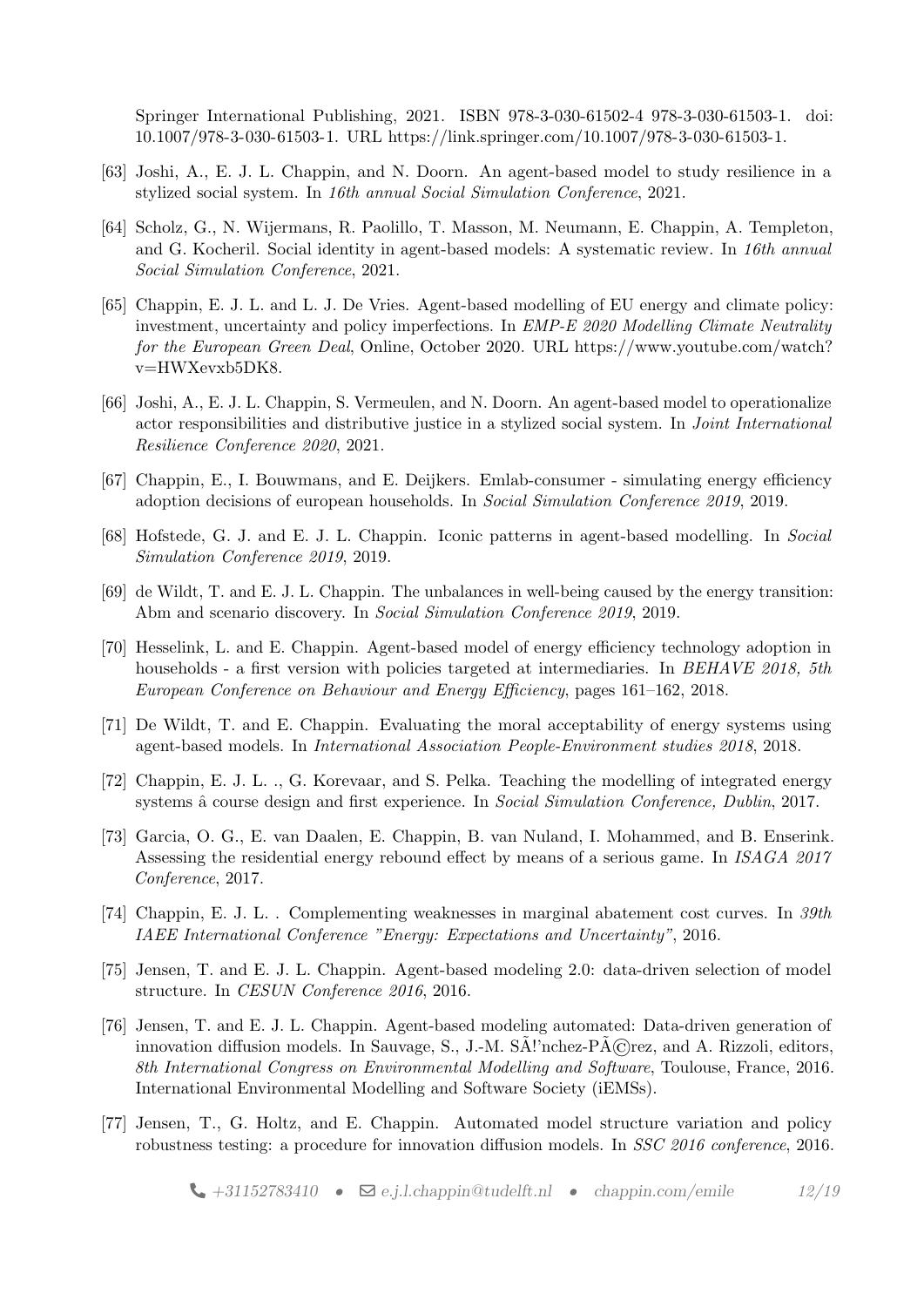- [78] Bhamidipati, S., T. van der Lei, E. Chappin, and P. Herder. Simulating asset management strategies for climate change and its impact on roads. In 10th World Congress on Engineering Asset Management - WCEAM 2015, 2015.
- [79] Holtz, G., T. Jensen, and E. Chappin. Modelling the diffusion and effect of behaviour changing feedback devices. In EU-SPRI 2015 conference, 2015.
- [80] Park Lee, E., E. Chappin, Z. Lukszo, and P. M. Herder. The car as power plant: Towards socio-technical systems integration. In PowerTech Eindhoven 2015 conference, 2015.
- [81] Binder, C. R., I. Absenger-Helmli, K. Bedenik, E. Chappin, G. Dijkema, A. Goetz, M. Hecher, C. Knoeri, and U. Vilsmaier. Terim – transition dynamics in energy regions: An integrated model for sustainable policies. In 15. Österreichischer Klimatag  $2014$ , pages 78–79. Universität Innsbruck, 2014.
- [82] Chappin, E. J. L. and P. W. Heijnen. On infrastructure network design with agent-based modelling. In Social Simulation 2014 Conference, Brescia, Italy, 2014. ESSA.
- [83] Friege, J. and E. J. L. Chappin. Simulating the influence of socio-spatial structures on energyefficient renovations. In Social Simulation 2014 Conference, Brescia, Italy, 2014. ESSA.
- [84] Jensen, T. and E. J. L. Chappin. Towards an agent-based model on co-diffusion of technology and behavior: A review. In Proceedings of the European Conference on Modelling and Simulation. Brescia, Italy, May 2014. doi: 10.7148/2014-0782. URL [http://www.scs-europe.net/dlib/2014/](http://www.scs-europe.net/dlib/2014/ecms14papers/pm_ECMS2014_0092.pdf) [ecms14papers/pm](http://www.scs-europe.net/dlib/2014/ecms14papers/pm_ECMS2014_0092.pdf) ECMS2014 0092.pdf. ISBN: 978-0-9564944-9-8.
- [85] Richstein, J., E. J. L. Chappin, and L. J. De Vries. Active permit regulation of a carbon emission trading scheme. In IAEE Conference, 2014.
- [86] Kasmire, J., G. P. Dijkema, and E. Chappin. The evolution of transition management and sustainability science: A literature review. In Proceeding of International Society for Industrial Ecology, Ulsan, Korea, June 25-28, 2013 2013.
- [87] van Blijswijk, M. J., E. J. L. Chappin, and L. J. de Vries. Simulating producer behavior in congested electricity systems. In Koch, A., editor, Salzburger Geographische Arbeiten, volume 48 of 8th Conference of the European Social Simulation Association, pages 141–152, Salzburg, Austria, September 10–14 2012. University of Salzburg, ESSA.
- [88] Chappin, E. J. L. Agent-based simulations of energy transitions. In Third International Engineering Systems Symposium – Design and Governance in Engineering Systems – Roots, Trunk, Blossoms, Delft, the Netherlands, June 18–20 2012. URL [http://cesun2012.tudelft.nl/](http://cesun2012.tudelft.nl/images/7/7d/Chappin50.pdf) [images/7/7d/Chappin50.pdf.](http://cesun2012.tudelft.nl/images/7/7d/Chappin50.pdf)
- [89] Chappin, E., P. Viebahn, J. Richstein, S. Lechtenböhmer, and A. Nebel. Agent-based model of intermittent renewables: Simulating emerging changes in energy markets in transition. In Koch, A., editor, Salzburger Geographische Arbeiten, volume 48 of 8th Conference of the European Social Simulation Association, pages 105–110, Salzburg, Austria, September 10–14 2012. University of Salzburg, ESSA.
- [90] Chappin, E. J. L., A. Chmieliauskas, and L. J. de Vries. Agent-based models for policy makers. In Koch, A., editor, Salzburger Geographische Arbeiten, volume 48 of 8th Conference of the European Social Simulation Association, pages 153–164, Salzburg, Austria, September 10–14 2012. University of Salzburg, ESSA.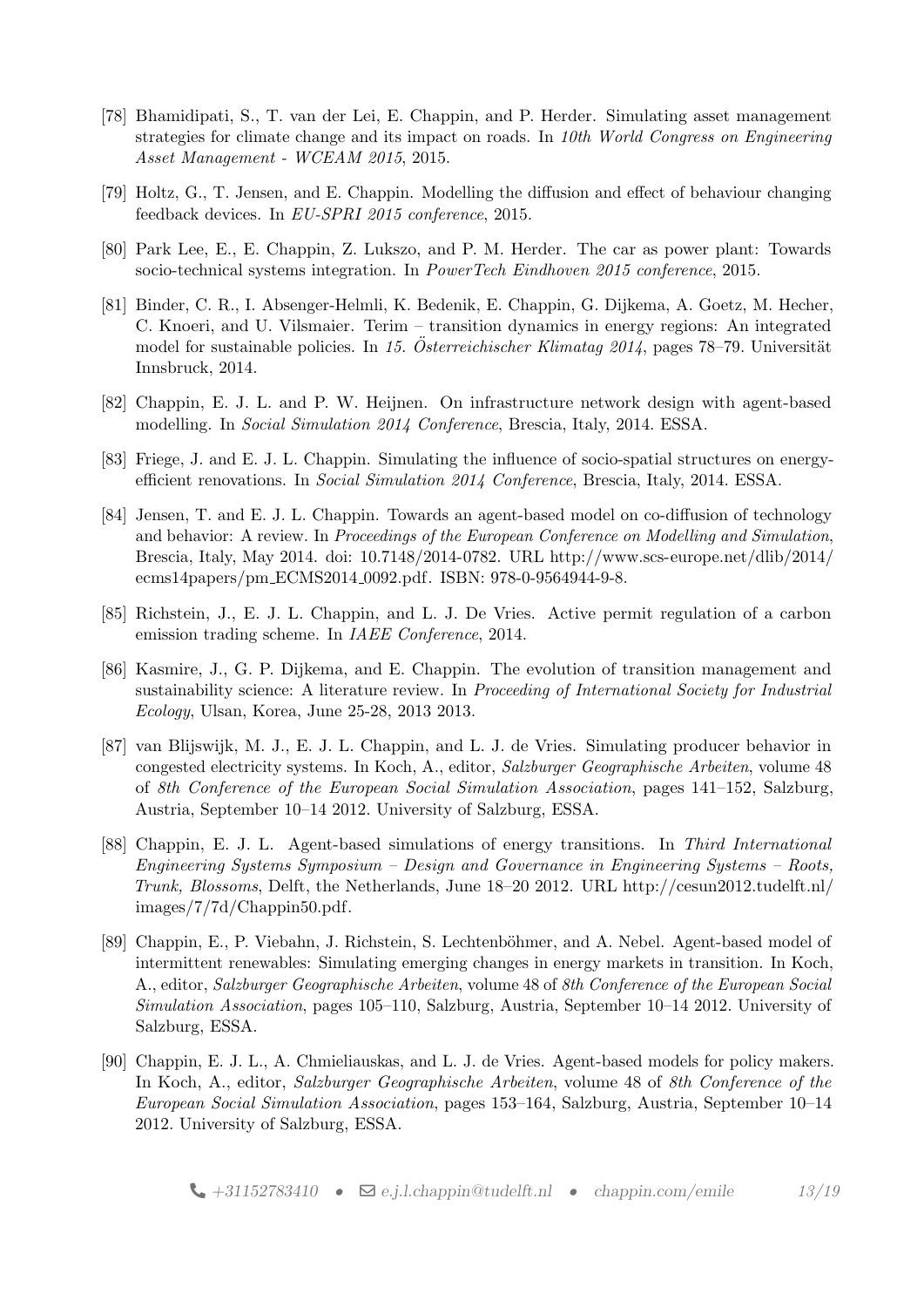- [91] Chappin, E., M. Ferrero, P. Lazzeroni, Z. Lukszo, S. Olivero, and M. Repetto. Daily storage management of hydroelectric facilities. In 15th International IGTE Symposium, Graz, Austria, September 16–19 2012.
- [92] Chappin, E. J. L. and T. van der Lei. Modeling the adaptation of infrastructures to prevent the effects of climate change – an overview of existing literature. In Third International Engineering Systems Symposium – Design and Governance in Engineering Systems – Roots, Trunk, Blossoms, Delft, the Netherlands, June 18–20 2012. URL [http://cesun2012.tudelft.nl/](http://cesun2012.tudelft.nl/images/3/34/Chappin64.pdf) [images/3/34/Chappin64.pdf.](http://cesun2012.tudelft.nl/images/3/34/Chappin64.pdf)
- [93] Chappin, E. J. L. and A. Ligtvoet. The difference between transition and transformation: a bibliometric analysis of two scientific networks. In Sustainable Transitions: Navigating Theories and Challenging Realities, Copenhagen, Denmark, August 29–31 2012. Technical University of Denmark.
- [94] Chmieliauskas, A., E. J. L. Chappin, and G. P. J. Dijkema. Modeling socio-technical systems with agentspring. In Third International Engineering Systems Symposium – Design and Governance in Engineering Systems – Roots, Trunk, Blossoms, Delft, the Netherlands, June 18–20 2012. URL [http://cesun2012.tudelft.nl/images/c/c2/CESUN2012](http://cesun2012.tudelft.nl/images/c/c2/CESUN2012_paper_ChmieliauskasChappinDijkema2.pdf) paper [ChmieliauskasChappinDijkema2.pdf.](http://cesun2012.tudelft.nl/images/c/c2/CESUN2012_paper_ChmieliauskasChappinDijkema2.pdf)
- [95] Ligtvoet, A. and E. J. L. Chappin. Observing player behavior in an electricity market game. In Koch, A., editor, Salzburger Geographische Arbeiten, volume 48 of 8th Conference of the European Social Simulation Association, pages 205–214, Salzburg, Austria, September 10–14 2012. University of Salzburg, ESSA.
- [96] Richstein, J. C., E. Chappin, and L. D. de Vries. Impacts of the introduction of co2 price floors in a two-country electricity market model. IAEE European PhD day at 12th IAEE European conference, 2012.
- [97] Ligtvoet, A., A. Ghorbani, and E. J. L. Chappin. A methodology for agent-based modelling using institutional analysis – applied to consumer lighting. In Agent Technologies for Energy Systems Workshop at AAMAS 2011 (ATES 2011), Taipei, Taiwan, 2nd May 2011 2011.
- [98] Afman, M. R., E. J. L. Chappin, W. Jager, and G. P. J. Dijkema. Agent-based model of transitions in consumer lighting. In 3rd World Congress on Social Simulation: Scientific Advances in Understanding Societal Processes and Dynamics, Kassel, Germany, September 6–9 2010. University of Kassel and Center for Environmental Systems Research.
- [99] Cepeda, M., , E. J. L. Chappin, and L. J. d. Vries. Enhancing generation adequacy in regional electricity markets: the effectiveness of the forward capacity mechanism vs. the energy-only approach. In 33st IAEE International Conference, The Future of Energy: Global Challenges, Diverse Solutions, InterContintental Rio Hotel, Rio de Janeiro, Brazil, June 6–9, 2010 2010. IAEE.
- [100] Chappin, E. J. L., R. Praet, and G. P. J. Dijkema. Transition in LNG markets combining agent-based modeling and equation based modeling. In 33st IAEE International Conference, The Future of Energy: Global Challenges, Diverse Solutions, InterContintental Rio Hotel, Rio de Janeiro, Brazil, June 6–9, 2010 2010. IAEE.
- [101] van Dam, K. H. and E. J. L. Chappin. Coupling agent-based models of natural gas and electricity markets. In First International Workshop on Agent Technologies for Energy Systems (ATES 2010), Toronto, Canada, 11th May 2010 2010.

 $\bigcup$  [+31152783410](tel:+31152783410) •  $\bigotimes$  [e.j.l.chappin@tudelft.nl](mailto:e.j.l.chappin@tudelft.nl) • [chappin.com/emile](http://chappin.com/emile) 14[/19](#page-15-0)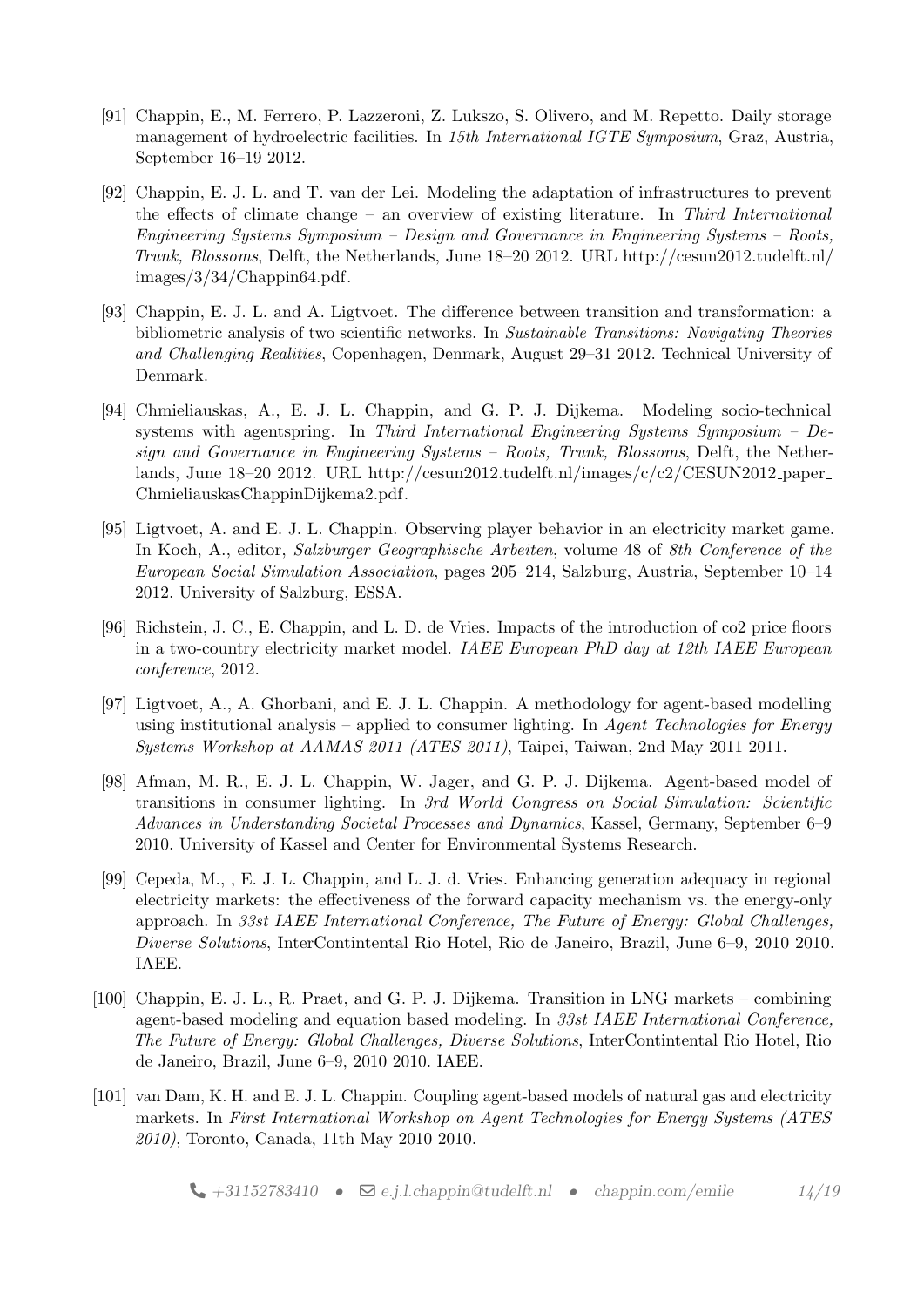- [102] Ligtvoet, A., E. J. L. Chappin, and R. M. Stikkelman. Modelling cooperation in infrastructure networks. In 3rd World Congress on Social Simulation: Scientific Advances in Understanding Societal Processes and Dynamics, Kassel, Germany, September 6–9 2010. University of Kassel and Center for Environmental Systems Research.
- [103] de Vries, L. J. and E. J. L. Chappin. Power play: simulating the interrelations between an electricity market and a  $CO<sub>2</sub>$  market in an on-line game. In 33st IAEE International Conference, The Future of Energy: Global Challenges, Diverse Solutions, InterContintental Rio Hotel, Rio de Janeiro, Brazil, June 6-9, 2010 2010. IAEE.
- [104] Chappin, E. J. L. and P. W. Heijnen. Analyzing simulations of energy transitions: Towards a dynamic path approach. In 6th Conference of The European Social Simulation Association, Guildford, UK, 2009. ESSA.
- [105] Chappin, E. J. L., G. P. J. Dijkema, and L. J. d. Vries. Agent-based simulation of carbon policies and power generation. In 32st IAEE International Conference, Energy, Economy, Environment: The Global View, San Fransisco, USA, 2009. IAEE.
- [106] Chappin, E. J. L. and G. P. J. Dijkema. Towards simulation of transitions in energy. In Industrial Ecology Conference Transitions Toward Sustainability, Lisboa, Portugal, 21–24 June 2009 2009.
- [107] Nikolic, I., G. P. J. Dijkema, E. Chappin, and C. Davis. Model based decision support for creation and operation of sustainable infrastructure. In 2009 IEEE International Conference on Systems, Man, and Cybernetics, Hyatt Regency Riverwalk, San Antonio, Texas, USA., October 11–14 2009.
- <span id="page-14-0"></span>[108] de Vries, L. J., E. Subramahnian, and E. J. L. Chappin. Power games: using an electricity market simulation game to convey research results. In *Proceedings of the second International Conference* on Infrastructure Systems 2009 (INFRA 2009): Developing 21st Century Infrastructure Networks, Chennai, India, 9-11 December 2009.
- [109] Chappin, E. J. L. Emission-trading as transition instrument for emission reductions? In Groenewegen, J. P. M., T. Fens, J.-F. Auger, and K. Paardenkooper-Suli, editors, 11th Annual International Conference on the Economics of Infrastructures, Delft, 2008. Delft University of Technology.
- [110] Chappin, E. J. L. and G. P. J. Dijkema. Agent-based modeling of energy infrastructure transitions. In International Conference on Infrastructure Systems – Building Networks for a Brighter Future, Rotterdam, The Netherlands, 2008. NGInfra.
- [111] Chappin, E. J. L. and G. P. J. Dijkema. On the design of system transitions is transition management in the energy domain feasible? In IEEE IEMC: International Engineering Management Conference, Estoril, Portugal, 2008. IEEE. doi: 10.1109/IEMCE.2008.4617998.
- [112] Chappin, E. J. L. and G. P. J. Dijkema. Towards the assessment of policy impacts on system transitions in energy. In 31st IAEE International Conference, Bridging Energy Supply and Demand: Logistics, Competition and Environment, Istanbul, Turkey, 2008. IAEE.
- [113] Chiong Meza, C. M. and E. J. L. Chappin. Modelling energy infrastructures: Where transition theory meets agent-based modelling. In 5th Conference of The European Social Simulation Association, Brescia, Italy, 2008. ESSA.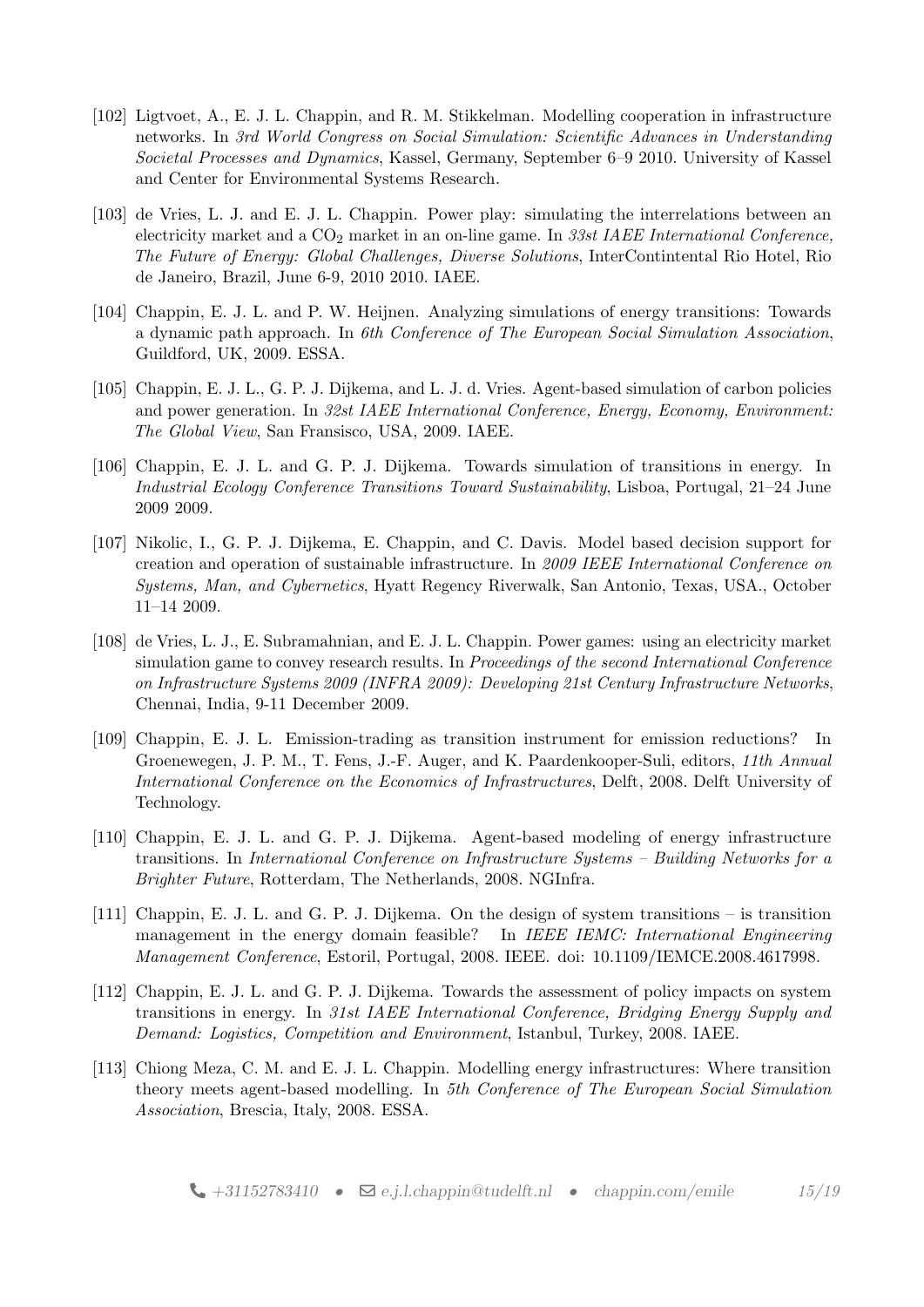- [114] Chiong Meza, C., E. J. L. Chappin, and G. P. J. Dijkema. Transition of energy infrastructure systems: Towards a framework for assessing the system transition process. In *International* Conference on Infrastructure Systems – Building Networks for a Brighter Future, Rotterdam, The Netherlands, 2008. NGInfra Foundation.
- [115] Nikolic, I., E. J. L. Chappin, C. Davis, and G. P. J. Dijkema. On the development of agent-based models for infrastructure evolution. In International Conference on Infrastructure Systems – Building Networks for a Brighter Future, Rotterdam, The Netherlands, November 2008. NGInfra Foundation.
- [116] Chappin, E. J. L. and G. P. J. Dijkema. An agent based model of the system of electricity production systems: Exploring the impact of  $CO<sub>2</sub>$  emission-trading. In IEEE SoSE: Systems of Systems Engineering, San Antonio, Texas, USA, 2007. IEEE. doi: 10.1109/SYSOSE.2007. 4304239.
- [117] Chappin, E. J. L. and G. P. J. Dijkema. On the impact of  $CO<sub>2</sub>$  emission-trading on power generation emissions. In 10th International Conference on Technology Policy and Innovation, Stavanger, Norway, June 17–20, 2007 2007. ICTPI.
- [118] Chappin, E. J. L., G. P. J. Dijkema, K. H. v. Dam, and Z. Lukszo. Modeling strategic and operational decision-making – an agent-based model of electricity producers. In Sklenar, J., A. Tanguy, C. Bertelle, and G. Fortino, editors, The 2007 European Simulation and Modelling Conference, St. Julians, Malta, 2007. Eurosis.

# Newspaper articles and columns, technical reports, and other publications

- <span id="page-15-1"></span><span id="page-15-0"></span>[119] Chappin, E. J. L. and R. Blomme. Emergent behaviour in the energy transition. Technical report, Delft University of Technology, 2022. URL [https://repository.tudelft.nl/islandora/](https://repository.tudelft.nl/islandora/object/uuid%3A45e6f487-41ab-4299-96c7-5c8c8ab58392) [object/uuid%3A45e6f487-41ab-4299-96c7-5c8c8ab58392.](https://repository.tudelft.nl/islandora/object/uuid%3A45e6f487-41ab-4299-96c7-5c8c8ab58392)
- [120] Chappin, E. Modelling complexity in the energy transition, October 2021. URL [https://energytransitionlab.weblog.tudelft.nl/2021/10/12/](https://energytransitionlab.weblog.tudelft.nl/2021/10/12/modelling-complexity-in-the-energy-transition/) [modelling-complexity-in-the-energy-transition/.](https://energytransitionlab.weblog.tudelft.nl/2021/10/12/modelling-complexity-in-the-energy-transition/)
- [121] Melliger, M. and E. Chappin. Ending subsidies slows the growth of wind and solar power ending subsidies slows the growth of wind and solar power, October 2021. URL [https://www.](https://www.iass-potsdam.de/en/blog/2021/10/ending-subsidies-slows-growth-wind-and-solar-power) [iass-potsdam.de/en/blog/2021/10/ending-subsidies-slows-growth-wind-and-solar-power.](https://www.iass-potsdam.de/en/blog/2021/10/ending-subsidies-slows-growth-wind-and-solar-power)
- [122] Brugger, H., A. Durand, T. Mandel, B. Schlomann, M. Pfaff, R. Walz, M.-C. Guetlein, C. Faure, J. Schleich, G. Tu, L. Whitmarsh, C. Whittle, A. Mueller, and E. Chappin. Changing energy efficiency technology adoption in households (cheetah) - d 7.3 full report on policy implications from the micro-, meso- and macro-level analysis. Technical report, Fraunhofer ISI, 2020. URL [https://www.briskee-cheetah.eu/library-and-reports/](https://www.briskee-cheetah.eu/library-and-reports/full-report-on-policy-implications-from-the-micro-meso-and-macro-level-analysis/) [full-report-on-policy-implications-from-the-micro-meso-and-macro-level-analysis/.](https://www.briskee-cheetah.eu/library-and-reports/full-report-on-policy-implications-from-the-micro-meso-and-macro-level-analysis/)
- [123] Nikolic, I., M. Warnier, J. Kwakel, E. J. L. Chappin, Z. Lukszo, F. Brazier, L. de Vries, M. Cvetkovic, P. Palensky, and A. Verbraeck. Principles, challenges and guidelines for a multi-model ecology. Technical report, Delft University of Technology, 2019.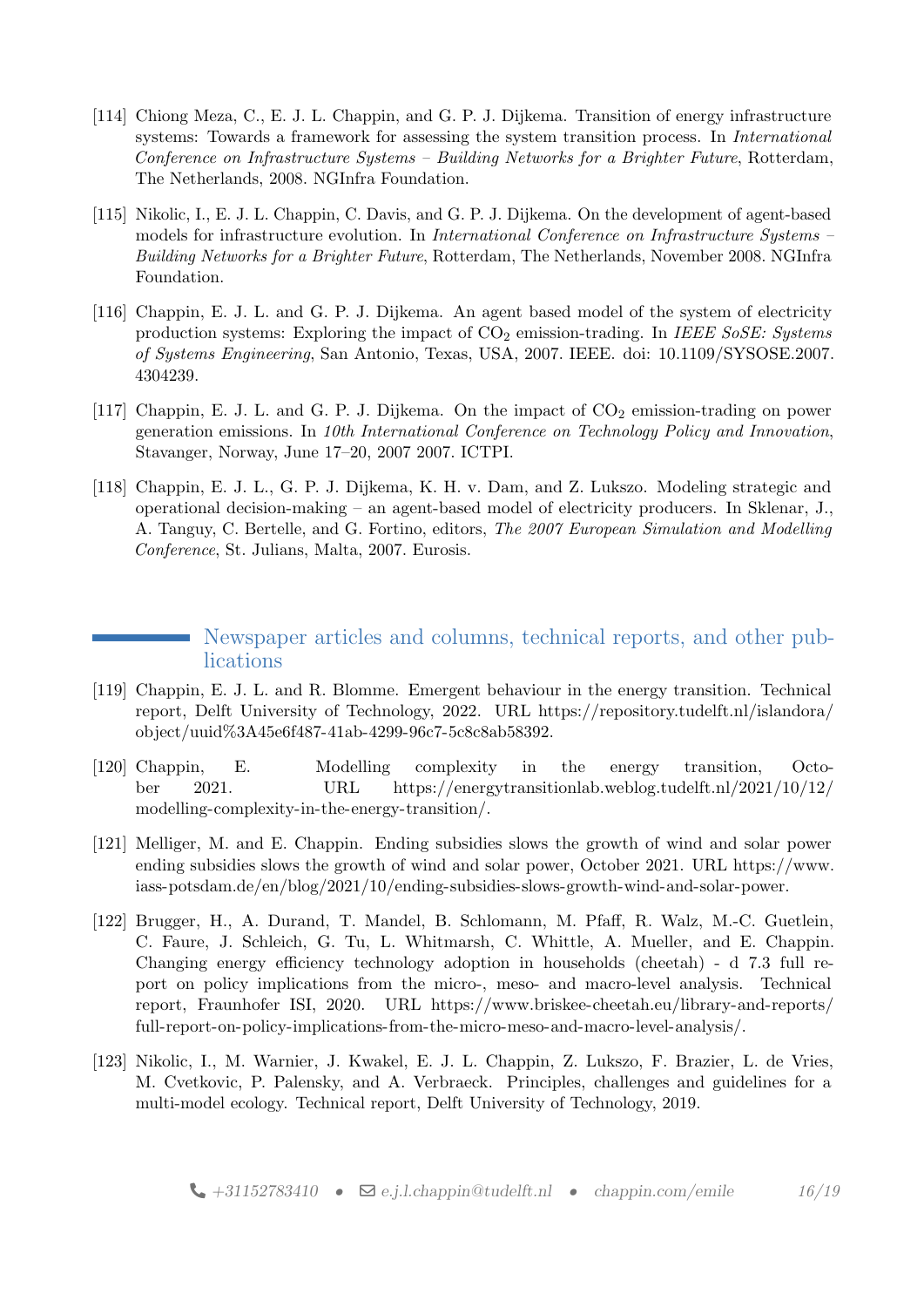- [124] Nikolic, I., Z. Lukszo, E. Chappin, M. Warnier, J. Kwakkel, P. Bots, and F. Brazier. Guide for good modelling practice in policy support. Technical report, Delft University of Technology, 2019.
- [125] Borit, M., E. Chappin, E. Chattoe-Brown, B. Edmonds, and N. Gotts. A proposal for a review of artificial societies and social simulation. CPM Report, 18(243), 2018. URL [http:](http://cfpm.org/discussionpapers/208) [//cfpm.org/discussionpapers/208.](http://cfpm.org/discussionpapers/208)
- [126] Chappin, E. J. L. Escaping the modelling crisis. Review of Artificial Societies and Social Simulation, 2018. URL [https://roasss.wordpress.com/2018/10/15/ec/.](https://roasss.wordpress.com/2018/10/15/ec/)
- [127] Holtz, G., C. Schnülle, M. Yadack, J. Friege, T. Jensen, P. Thier, P. Viebahn, and E. J. L. Chappin. Using agent-based models to generate transformation knowledge for the German Energiewende: potentials and challenges derived from four case studies, volume 218. 2018.
- [128] Müller, A., L. Kranzl, M. Hartner, H. Brugger, A. Durand, E. Chappin, I. Bouwmans, and J. Sleich. Changing energy efficiency technology adoption in households (cheetah) - discussion paper on the definition of scenarios [d5.1]. Technical report, Fraunhofer ISI, 2018.
- <span id="page-16-0"></span>[129] Chappin, E. J. L., L. Stougie, S. Pelka, K. Blok, G. Tu, C. Faure, J. Sleich, and S. Braungardt. Changing energy efficiency technology adoption in households (cheetah) - literature on concepts [d3.1]. Technical report, Fraunhofer ISI, 2017. URL [http://www.briskee-cheetah.eu/static/](http://www.briskee-cheetah.eu/static/media/uploads/site-3/library/d3.1.literature_review_on_concepts_pdf.pdf) [media/uploads/site-3/library/d3.1.literature](http://www.briskee-cheetah.eu/static/media/uploads/site-3/library/d3.1.literature_review_on_concepts_pdf.pdf)\_review\_on\_concepts\_pdf.pdf.
- <span id="page-16-1"></span>[130] Chappin, E. J. L., L. X. W. Hesselink, K. Blok, A. Mueller, S. Forthuber, S. Braungardt, and B. Fries. Changing energy efficiency technology adoption in households (cheetah) - working paper on modelling and survey [d3.2]. Technical report, Fraunhofer ISI, 2017. URL [http://www.briskee-cheetah.eu/static/media/uploads/site-3/library/d3.2.cheetah](http://www.briskee-cheetah.eu/static/media/uploads/site-3/library/d3.2.cheetah_working_paper_on_modelling_and_survey.pdf) working paper on modelling and [survey.pdf.](http://www.briskee-cheetah.eu/static/media/uploads/site-3/library/d3.2.cheetah_working_paper_on_modelling_and_survey.pdf)
- [131] Holtz, G., C. Schn $\tilde{A}$  Elle, M. Yadack, J. Friege, T. Jensen, P. Viebahn, P. Thier, and  $\tilde{A}$ . J. Chappin. Using agent-based models to generate transformation knowledge for the German Energiewende  $\hat{a}$  potentials and limitations derived from four case studies. 2017. URL [https:](https://epub.wupperinst.org/frontdoor/deliver/index/docId/6874/file/6874_EnerTransRuhr.pdf) [//epub.wupperinst.org/frontdoor/deliver/index/docId/6874/file/6874](https://epub.wupperinst.org/frontdoor/deliver/index/docId/6874/file/6874_EnerTransRuhr.pdf) EnerTransRuhr.pdf.
- [132] van Bloemendaal, K., G. P. J. Dijkema, O. Ozdemir, E. Woerdman, Z. Lukszo, G. Bas, E. J. L. ¨ Chappin, C. B. Davis, M. van Hout, T. Jong, J. de Joode, B. Kiewiet, and A. Kooshknow. White paper on modelling - understanding gas sector intra- and inter- market interactions (ugsiimi). Technical report, The EDGaR UGSIIMI Team, November 2015.
- [133] Chappin, E. J. L. and G. P. J. Dijkema. Modeling for transition management. Social Science Research Network, 2015. doi: 10.2139/ssrn.2618413. URL [http://ssrn.com/abstract=2618413.](http://ssrn.com/abstract=2618413)
- [134] Chappin, E. J. L. Die energiewende: A âdelftâ perspective. In Ernst, A., editor, *Integration* of the German energy transition in the  $EU\text{-}context$ , volume Energie & Umwelt, pages 37–42. Forschungszentrum JAŒlich GmbH, 2015. ISBN 978-3-95806-079-1.
- [135] Chappin, E. J. L. . Review of complexity and the economy. *JASSS Reviews*, 18(3), 2015. URL [http://jasss.soc.surrey.ac.uk/18/3/reviews/1.html.](http://jasss.soc.surrey.ac.uk/18/3/reviews/1.html)
- [136] de Vos, T., A. Chappin, and M. Kroesen. Maatschappelijke acceptatie van energieopslag met compressed air. Tijdschrift Milieu - Dossier -, 12:11–14, December 2015.
- <span id="page-16-2"></span>[137] Chappin, E. J. L. e. Webdictaat introductie in energie- en industriesystemen, 2014. URL [http://eduweb.eeni.tbm.tudelft.nl/TB141E.](http://eduweb.eeni.tbm.tudelft.nl/TB141E)

 $\bigcup$  [+31152783410](tel:+31152783410) •  $\bigotimes$  [e.j.l.chappin@tudelft.nl](mailto:e.j.l.chappin@tudelft.nl) • [chappin.com/emile](http://chappin.com/emile) 17[/19](#page-15-0)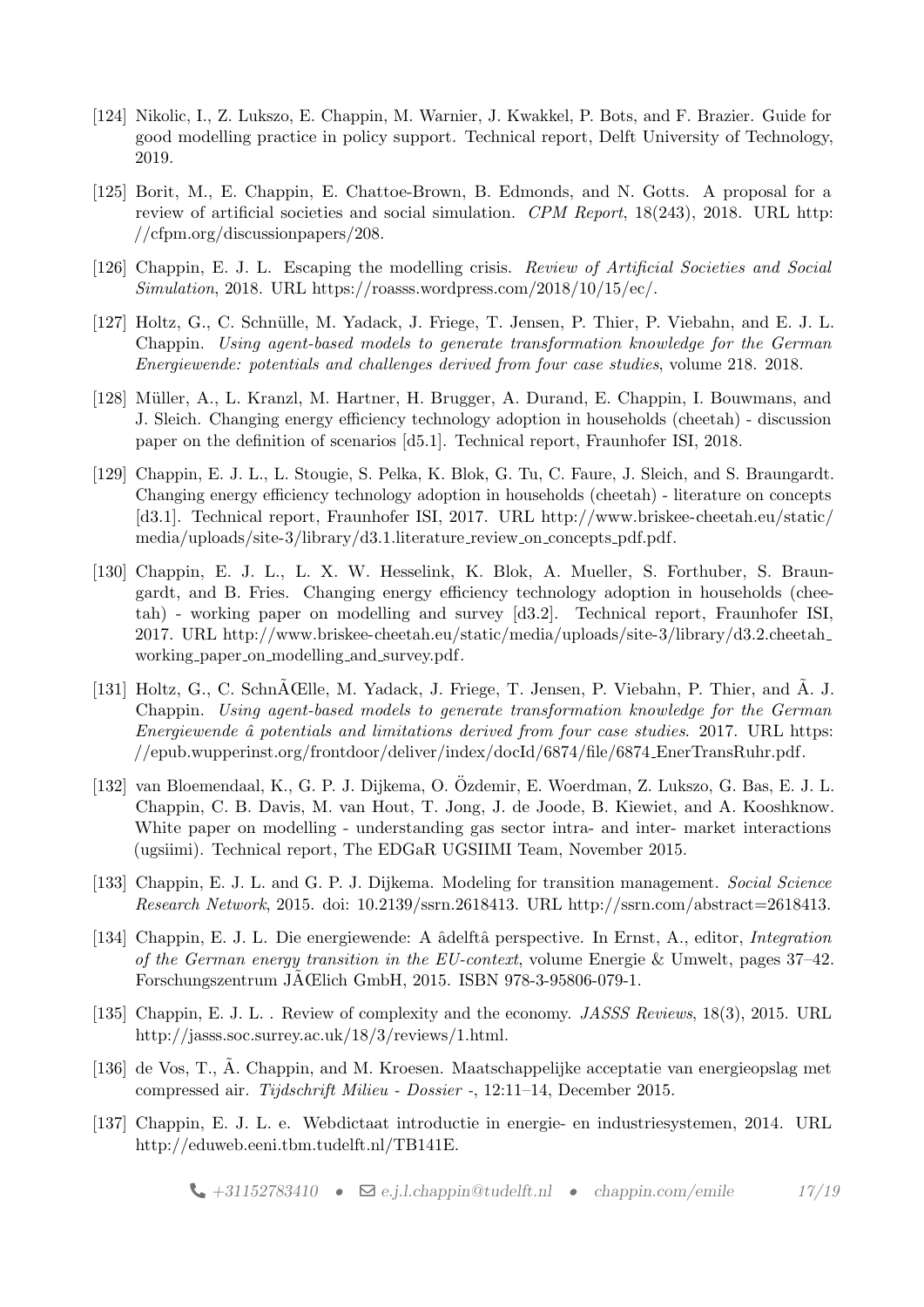- [138] de Vries, L., J. Richstein, and E. Chappin. Europe's carbon trading system needs radical reform, not stop-gap measures. Reuters Blog, January 7 2014. URL [http://blogs.reuters.com/great-debate-uk/2014/01/07/](http://blogs.reuters.com/great-debate-uk/2014/01/07/europes-carbon-trading-system-needs-radical-reform-not-stop-gap-measures) [europes-carbon-trading-system-needs-radical-reform-not-stop-gap-measures.](http://blogs.reuters.com/great-debate-uk/2014/01/07/europes-carbon-trading-system-needs-radical-reform-not-stop-gap-measures)
- [139] de Vries, L. and E. Chappin. Onderschat baten wind op zee niet. Financieel Dagblad, 10 oktober: 13, 2014. URL [http://energy.weblog.tudelft.nl/2014/10/10/baten-offshore-wind-onderschat/.](http://energy.weblog.tudelft.nl/2014/10/10/baten-offshore-wind-onderschat/)
- [140] De Vries, L. J., E. J. L. Chappin, and J. C. Richstein. Emlab-generation an experimentation environment for electricity policy analysis. Technical report, TU Delft, 2013. URL [http:](http://emlab.tudelft.nl/generation/emlab-generation-report-1.0.pdf) [//emlab.tudelft.nl/generation/emlab-generation-report-1.0.pdf.](http://emlab.tudelft.nl/generation/emlab-generation-report-1.0.pdf)
- [141] Chappin, E. De juiste sprong in het diepe. Energie+, 2011(4/5):36–37, September 2011.
- [142] Chappin, E. Simulating energy transitions. Mother Pelican, 7(8):6, 2011. URL [http://www.](http://www.pelicanweb.org/solisustv07n08page6.html) [pelicanweb.org/solisustv07n08page6.html.](http://www.pelicanweb.org/solisustv07n08page6.html)
- [143] Chappin, E. Simulating energy transitions. EDI Quarterly, 3(2):7–9, June 2011. URL [http://www.energydelta.org/uploads/bestanden/c21f508d-b71c-40f3-a403-d082ec51ce93.](http://www.energydelta.org/uploads/bestanden/c21f508d-b71c-40f3-a403-d082ec51ce93)
- [144] Chappin, E. J. L., L. J. de Vries, and G. P. J. Dijkema. Co2 compenseren of reduceren? FD Selections, 13 mei, 2011. URL [http://www.fdselections.nl/energie/Opinie/Columns/articleType/](http://www.fdselections.nl/energie/Opinie/Columns/articleType/ArticleView/articleId/22902/CO2-emissies-compenseren-of-reduceren.aspx) [ArticleView/articleId/22902/CO2-emissies-compenseren-of-reduceren.aspx.](http://www.fdselections.nl/energie/Opinie/Columns/articleType/ArticleView/articleId/22902/CO2-emissies-compenseren-of-reduceren.aspx)
- [145] Dijkema, G. P. J., E. J. L. Chappin, and L. J. de Vries. Zonder olie staat alles (niet) stil. FD Selections, 7 april, 2011. URL [http://www.fdselections.nl/energie/Opinie/Columns/articleType/](http://www.fdselections.nl/energie/Opinie/Columns/articleType/ArticleView/articleId/21376/Zonder-olie-staat-alles-niet-stil.aspx) [ArticleView/articleId/21376/Zonder-olie-staat-alles-niet-stil.aspx.](http://www.fdselections.nl/energie/Opinie/Columns/articleType/ArticleView/articleId/21376/Zonder-olie-staat-alles-niet-stil.aspx)
- [146] de Vries, L. J., G. P. J. Dijkema, and E. J. L. Chappin. De paradox van de energietransitie. FD Selections, 10 maart, 2011. URL [http://www.fdselections.nl/energie/Opinie/Columns/](http://www.fdselections.nl/energie/Opinie/Columns/articleType/ArticleView/articleId/19689/De-paradox-van-de-energietransitie.aspx) [articleType/ArticleView/articleId/19689/De-paradox-van-de-energietransitie.aspx.](http://www.fdselections.nl/energie/Opinie/Columns/articleType/ArticleView/articleId/19689/De-paradox-van-de-energietransitie.aspx)
- [147] Chappin, E. J. L., L. J. de Vries, and G. P. J. Dijkema. Klimaat: van hoax naar actie. FD Selections, 11 februari, 2011. URL [http://www.fdselections.nl/energie/Opinie/Columns/](http://www.fdselections.nl/energie/Opinie/Columns/articleType/ArticleView/articleId/18620/Klimaat-van-hoax-naar-actie.aspx) [articleType/ArticleView/articleId/18620/Klimaat-van-hoax-naar-actie.aspx.](http://www.fdselections.nl/energie/Opinie/Columns/articleType/ArticleView/articleId/18620/Klimaat-van-hoax-naar-actie.aspx)
- [148] Dijkema, G. P. J., E. J. L. Chappin, and L. J. de Vries. Stop de offshoring van wind. FD Selections, 13 januari, 2011. URL [http://www.fdselections.nl/energie/Opinie/Columns/articleType/](http://www.fdselections.nl/energie/Opinie/Columns/articleType/ArticleView/articleId/17451/Stop-de-offshoring-van-wind.aspx) [ArticleView/articleId/17451/Stop-de-offshoring-van-wind.aspx.](http://www.fdselections.nl/energie/Opinie/Columns/articleType/ArticleView/articleId/17451/Stop-de-offshoring-van-wind.aspx)
- [149] de Vries, L. J., G. P. J. Dijkema, and E. J. L. Chappin. Marktwerking in transitie. FD Selections, 9 december, 2010. URL [http://www.fdselections.nl/energie/Opinie/Columns/articleType/](http://www.fdselections.nl/energie/Opinie/Columns/articleType/ArticleView/articleId/16318/Marktwerking-in-transitie.asp) [ArticleView/articleId/16318/Marktwerking-in-transitie.asp.](http://www.fdselections.nl/energie/Opinie/Columns/articleType/ArticleView/articleId/16318/Marktwerking-in-transitie.asp)
- [150] Chappin, E. J. L. Review of: From system complexity to emergent properties (understanding complex systems), aziz-alaoui, m.a. and bertelle, c. (eds.), January 2010. URL [http://jasss.soc.](http://jasss.soc.surrey.ac.uk/13/1/reviews/chappin.html) [surrey.ac.uk/13/1/reviews/chappin.html.](http://jasss.soc.surrey.ac.uk/13/1/reviews/chappin.html) Book Review.
- [151] Chappin, E. J. L., G. P. J. Dijkema, and L. J. de Vries. Europe's Flawed Carbon-Trading System. Wall Street Journal, July 15:6, 2010.
- [152] Chappin, E. J. L. and G. P. J. Dijkema. Design of simulation models of energy transition management. In Delft Design  $\mathcal{C}'$  Engineering Day 2009 – Discover the latest inventions of the TU Delft, Faculty of Architecture, Julianalaan 134, Delft, November 5th 2009.